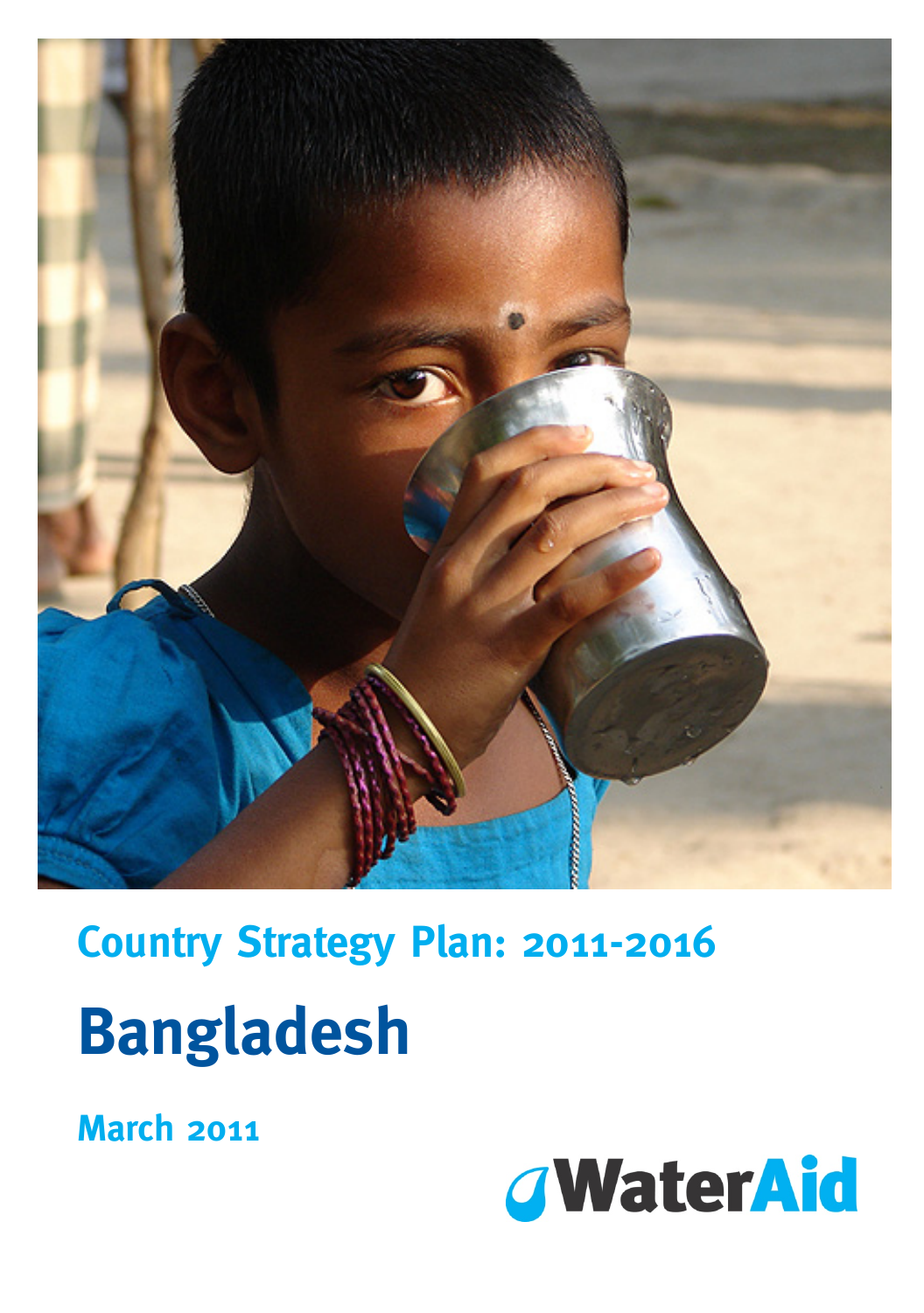# Bangladesh Country Strategy Plan: 2011-2016

Published on June 2011

ISBN: xxxxxxxx

Published by WaterAid in Bangladesh House 97/B, Road 25, Block A Banani, Dhaka 1213, BANGLADESH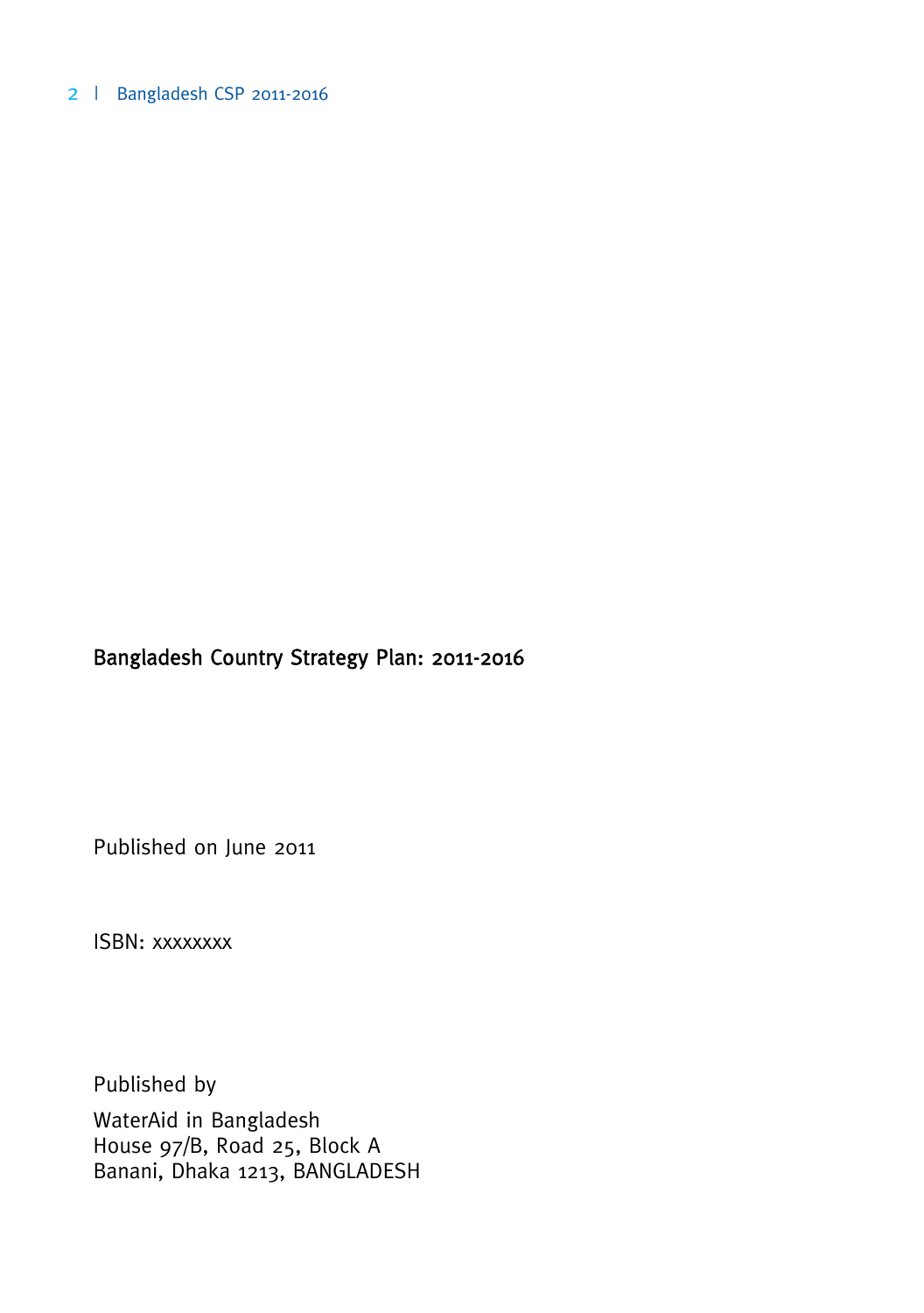# **1. Introduction and background to the CP**

## **1.1 Background**

WaterAid has been working in Bangladesh since 1986. WAB had its first formal Country Strategic Plan (CSP) in 2006 which ended in March 2011. The hallmark of the CSP was 'integrated, participatory, empowering' approach to safe water, environmental sanitation and hygiene promotion (IPEA-SWESHP). During the period 2003–2007, WAB mainly focused on the Advancing Sustainable Environmental Health (ASEH), the largest program ever undertaken by WaterAid. ASEH was implemented through a number of rural and urban partner NGOs working with communities in some of the most socially, technically and geographically hardest to reach areas of Bangladesh. Along with the service delivery, WAB also worked at the national, regional and international levels to influence policies and procedures to maximise poor people's access to WaSH services. On completion of ASEH, WAB started to broaden its focus on socially excluded population, climate and disaster vulnerable households and residents of small towns and quality aspect of WaSH services. Approach-wise, WAB also started to attain capacity to embrace Right Based Approach to WaSH in its programming.

As WAB was transiting within the current CSP period, its wide-scale learning had been instrumental in adopting new strategies of WaterAid. WA's global strategic aim envisions to realizing WaSH rights for 25 million poor people by 2015 with its direct interventions and reaching additional 100 million people through its influencing work. Global strategic aims emphasises on rights based approach to programming, capacity development in the sector, advocating to realise the role of WaSH in human development. The Bangladesh Sector Development Plan (2011) on WaSH and the situation analysis studies commissioned by WAB and other agencies also indicate huge gaps in service delivery, sector capacity and rights and equity, and attaining MDG goals related to WaSH in time – amongst many others including climate and arsenic vulnerability. In order to meet the needs of the country context as well as of the global strategic aim, WAB's existing country strategy needs to be reviewed and refreshed.

## **1.2 Purpose of the CSP**

It is in this backdrop, WAB has formulated this Country Strategy to serve the following purposes:

- i. Governing WAB's programs and organisational effectiveness for the period of April 2011 – March 2016 building on the existing CSP of 2006-11
- ii. Aligning WAB's country strategy with the global strategic aims of WA and contributing in the attainment of the results as envisaged in the success indicators
- iii. Further aligning and appropriating WAB's program strategy and approach to the emerging and pertinent WaSH issues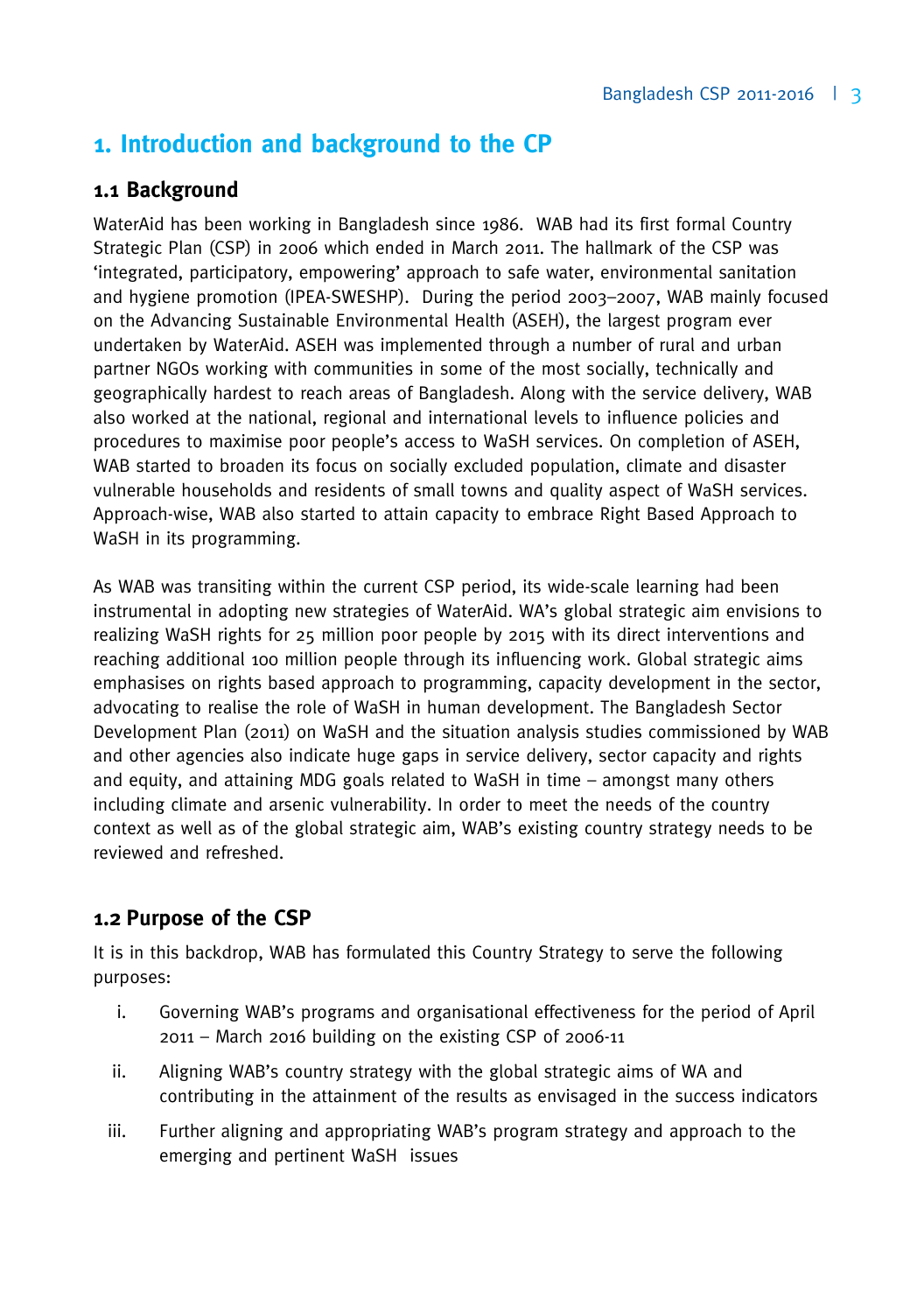# **2. Looking back- progress and key shifts**

## **2.1 Achievements**

During the last strategic plan period, WAB has successfully scaled-up and disseminated the concept of Community Led Total Sanitation (CLTS) that encouraged poor people to participate in taking care of their own sanitation with appropriate and affordable technology. WAB also supported them to move forward into the sanitation ladder for ensuring better environmental health. The approach was replicated in many countries. In addition, WAB worked in the slums to provide urban poor with adequate WaSH services. The model of organising slum dwellers in CBOs to get services formally from the water utility agencies has been successfully established as a norm in Dhaka. The model has been scaled up in other cities. Gender and equity have been maintained in staffing and people supported targeting. WAB has developed DAP friendly WatSan complex and integrated specific technologies for DAPs in its programme design. Development of context specific technology and scaling up of Water Safety Plan is an important achievement of WAB. Development of tools for orientation on menstrual hygiene was successfully applied to adolescent girls in WAB working areas. Through intensive advocacy initiatives, WAB has promoted pro-poor agenda in WaSH policies like formulation of the national pro-poor strategy. WaterAid's model of urban work influenced Dhaka WASA to initiate low income community unit supported by the World Bank. WaterAid also drew attention of the policy makers to promote coverage to hard-to-reach areas, promoted menstrual hygiene as a basic component of WaSH. Intensive advocacy, focused media campaign, working in large scale through partnerships with reputed organisations in different parts of the country have established WAB as a major and important stakeholder in the WaSH sector of the country.

## **2.2 Challenges**

The last CSP period was dominated by one big program ASEH, which required attention to the implementation issues. During last CSP period, WAB faced challenges regarding salinity in coastal areas, providing adequate water and appropriate technologies in hydrogeologically difficult regions like *char*, barind and *haor areas*, supporting people in disaster prone areas etc. Technologically, WAB faced challenges in developing and providing the slum dwellers with appropriate WatSan technologies considering space constraint in the slum and environmental consequences in and around the water bodies. Moreover regular threat of eviction hindered the smooth pace of its programme interventions in these areas. Sludge management has been a big challenge. Though integrated water resource management was one of the major focuses in the last CSP, WAB could not do much in this area.

## **2.3 Key shifts**

The last CSP (2006-2011) of WAB was grounded and based on the partnership in rural and urban programme. With the development of capacity of the community and partners, the programme included advocacy on pro poor policy as another important component of the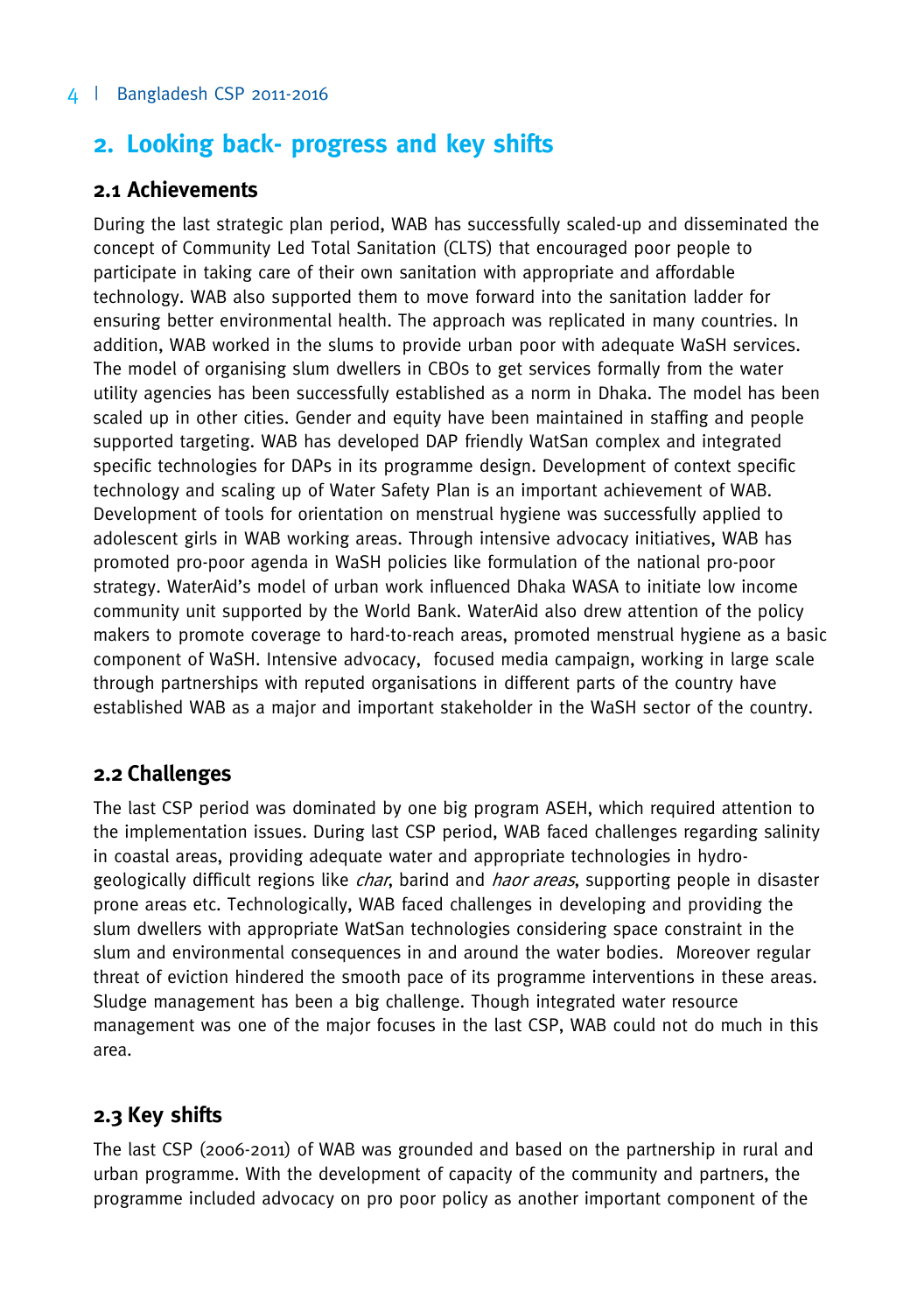programmes to realise the need of the people. WAB's major shift in the new strategic plan period will be governed by the recently adopted global strategic aims and targets. Programmatically, WAB will employ thematic programs along with geographical programming. Overall, the global thrust on "Rights to WASH" will have a systematic evolutionary approach to embrace RBA (Right Based Approach). Equity and inclusion will have 2 pronged strategies for implementation – one as an integral part of any program and the other will be a dedicated program on equity and inclusion. Child rights based programming and projects on equity and inclusion for the number of people who are being excluded from WaSH services because of their gender, caste, ethnicity, profession, age, disability and geographical isolation will be the hallmark under this program. It will keep on working and influencing more cities with the demonstrated model for the urban poor. In rural areas, it will promote RBA through local governance and addressing the issue of sludge management and water safety. WAB has already shifted its focus to rapid unplanned growth in small towns and ensuring the WaSH rights of the people living in there. In the last CSP, priority was given on disaster preparedness. Now that Bangladesh is being considered as one of the most vulnerable and climate affected countries in the world, WAB has prioritised its strategy to address the issues of climate change in relation to water and sanitation.

To pursue the global strategic aim 3, WAB has undertaken initiatives to develop and strengthen strategic partnerships with organisations like ICDDR,B, BRAC, IUCN, PLAN, TIB, etc, who are also trying to improve health and economic well-being of the poor people of Bangladesh and contribute in the overall development of the country from different perspectives and with different expertise. WAB also developed strong advocacy partnerships with different networks and organisations like WaSH cluster, UNMC, APPG, Institute of Engineers - Bangladesh (IEB), Institute of Architects - Bangladesh (IAB), Centre for Science and Environment in India, etc.

Considering evidence based advocacy as a major thrive to establish right based approach, WAB has started to invest more resources in research work. Major areas of research will be: sludge management, sustainability of CLTS, WaSH implications of climate change, WatSan technologies, budget advocacy, menstrual hygiene, etc. Documentation and communication has become a key issue for WAB to influence people at different levels. WAB will continue its influencing work like media fellowships, designing and airing television programmes, producing research papers and documents, etc to reach beneficiaries, service providers, donors and policy makers. Organisational excellence through system development, staff development and reflection has already been started that will continue in the new CSP period.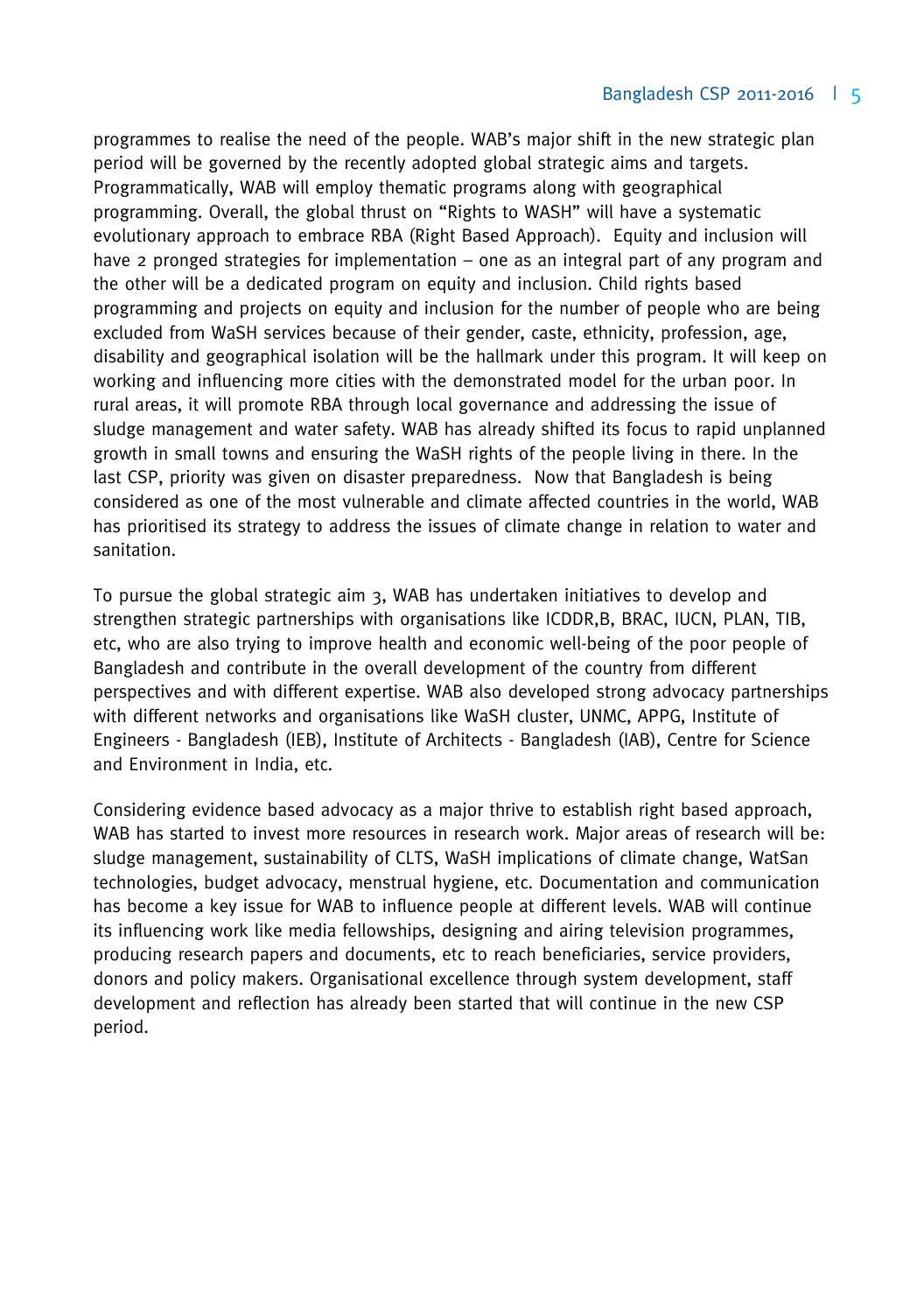Changing National and International Context Global Strategy of WAUK

- Recent Sectoral Analysis and Analysis of Equity & Inclusion
	- People's and Stakeholders' opinion

#### **CSP 2006-2011 Major Initiatives**

- Integrated approach
- Poverty, equity and gender focus
- Partnership and scale up
- Capacity Building
- IWRM
- Working with LGI
- Disaster Preparedness
- Applied research
- Program in major cities and rural areas with different hydrological conditions
- Mainly One Program Based (ASEH)

#### **CSP 2011 – 2016**

- Aligning the country programs in line with the global strategic aims
- Systematic approach to embrace RBA with the partners
- Multiple theme based as well as geographical oriented programs
- Climate change in relation to WaSH get prominence
- Equity and Inclusion remains cross cutting as well as a focused program
- Rural, urban, and small town evolve as separate program with distinct focus
- Thrust on Influencing through policy advocacy based on research
- Diversification of partnership
- Thrust on fundraising

Working with mostly vulnerable people in hard to reach areas (geographically, economically and socially) identified in sector development plan of GoB will get priority in the planning of WAB programmes in the coming years. WAB, through its long working experience has explored that behavioural change is an inter-generational investment which needs special focus on school going children to promote hygienic behaviour among the community. This will get priority in the programmes in the new CSP period.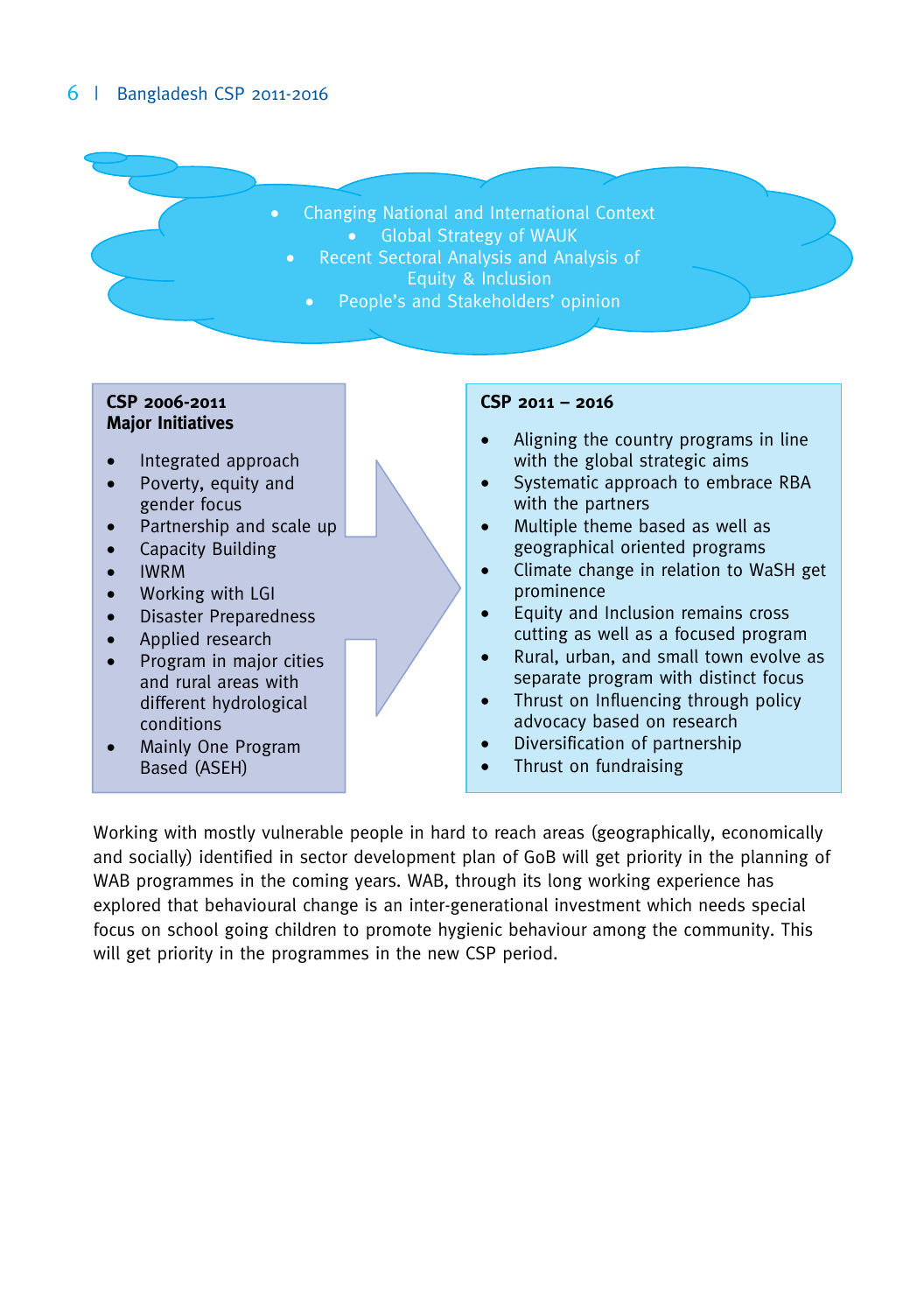# **3. Situation analysis**

## **A. Situational analysis**

Bangladesh is a developing country with lots of development potentials and challenges. The country gained its independence in 1971 after a war of liberation from Pakistan in which 3 million Bangladeshis died. The country was left economically devastated. The natural disaster in 1974 and famine received world attention. Since 1991, Bangladesh has had a democratic form of government but without protection of basic rights; elites control major political parties. Government services are administered through centralised bureaucracies that have expanded in outreach with large donor support but they have lagged in providing quality services. Administratively, the country is divided into seven divisions, which are subdivided into sixty-four districts; 481 Upazilas (Sub-districts) and 4,498 Unions (the lowest administrative tier).

## **Box 1: Basic social and economic features of Bangladesh**

- Estimated population is 164 million
- Total land area 147,570 sq kilometre
- 1,142 people live per square kilometre
- Rural population is  $70\%^2$
- Urban population growth rate is around 6  $\%$ <sup>3</sup>
- Over 50% of the population is land poor with few productive assets.
- 45% of children under 5 are malnourished<sup>4</sup>
- 36% of population lives on less than  $$1 a day<sup>5</sup>$
- Average annual growth rate is  $5.6\%$
- Remittance and garment exports are the major source of GDP<sup>7</sup>
- HDI ranking is  $142^8$

Bangladesh is religiously and ethnically a homogeneous country, with Bengalis comprising 98 per cent of the population. The majority of Bangladeshis (about 90 per cent) are Muslims, and a small number of Hindus, Christians and Buddhists are also in the country. About thirty five smaller groups of indigenous people covering about two per cent of the total population of the country have been living in different pockets of the hilly zones and some areas of the plain-lands.

The country has maintained a steady growth rate over the past years. The recently released MDG progress report<sup>1</sup> suggests that Bangladesh has been convincingly moving towards achieving some MDGs. The report suggests that the country is on its way to achieve targeted prevalence of poverty by 2015, however, rising inequality is offsetting some of the gains in poverty reduction, the report noted. It further observed that there are pockets of high prevalence of poverty and regional variation in poverty.

## **A1. Challenges and trends**

WAB identified some of the major challenges which should be addressed during the next course of action in line with the global aims and objectives to achieve universal access of water and sanitation and promotion of rights of the resource poor to services.

 <sup>1</sup> GoB, 2010, The Millennium Development Goals: Bangladesh Progress Report 2009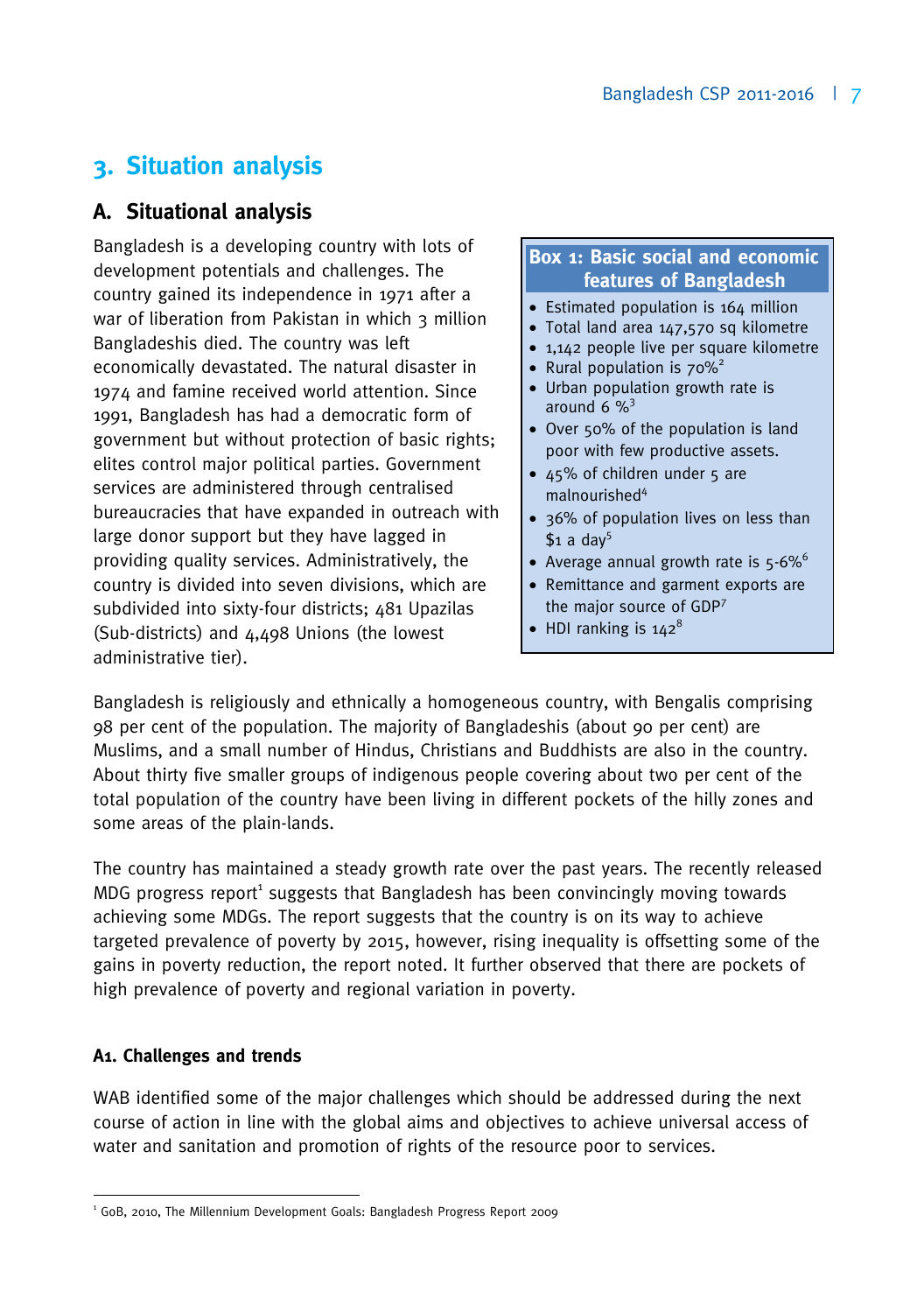Rapid urbanisation: Currently, about one-third of the total population of the country live in the urban areas in Bangladesh with a high growth rate. This rapid urbanisation has implications for Bangladesh in achieving the MDG and National Water and Sanitation targets. Since more than 35 per cent people in major cities live in slums with inadequate public service provisions, it will require increased coverage for slum households. $2$ 

Climate vulnerability: The recent WDR 2010<sup>3</sup> highlighted with evidences that in more severe climate-change scenarios, rising seas would inundate 18 per cent of Bangladesh's land. Bangladesh also expect more frequent storm surges, tidal floods and storms as a result of

climate change putting devastating impact on the WatSan infrastructure; water logging, increase in water and vector borne diseases and many other impacts. On the other hand, growth is not likely to be fast enough for countries like Bangladesh to afford the kind of protection that would be needed. Inadequate



financing, governance and capacity to manage such a global phenomenon locally are also inadequate. It is therefore important that WaterAid Bangladesh implement systematic programmes in order to innovate and test climate resilient technologies, facilitate and advocate for replication and of successful models to impact on the reduction of health hazards of the vulnerable people.

Exclusion: Although, the constitution of Bangladesh guarantees that "the State shall not discriminate against any citizen on grounds only of religion, race, caste, sex or place of birth" there are socially excluded groups with little or no access to facilities. Data is extremely inadequate to understand the magnitude of exclusion and measure the level of exclusion. However, some reports suggest that allocation and spending is lower in poorer districts of the country.<sup>4</sup> Common manifestations of exclusion in Bangladesh are: unequal access to employment opportunities; unequal access to formal services such as health,

 $\overline{a}$ <sup>2</sup> Arif, Taufiqul and Mahmud, W., 2010, Sector Review: Water, Sanitation and Hygiene. Center for Resource Development Studies Ltd, Dhaka, Bangladesh

<sup>&</sup>lt;sup>3</sup> The World Bank, 2010, World Development Report 2010 – Development and Climate Change

<sup>4</sup> The World Bank, Bangladesh Economic Update, April, 2010. The World Bank, Dhaka, Bangladesh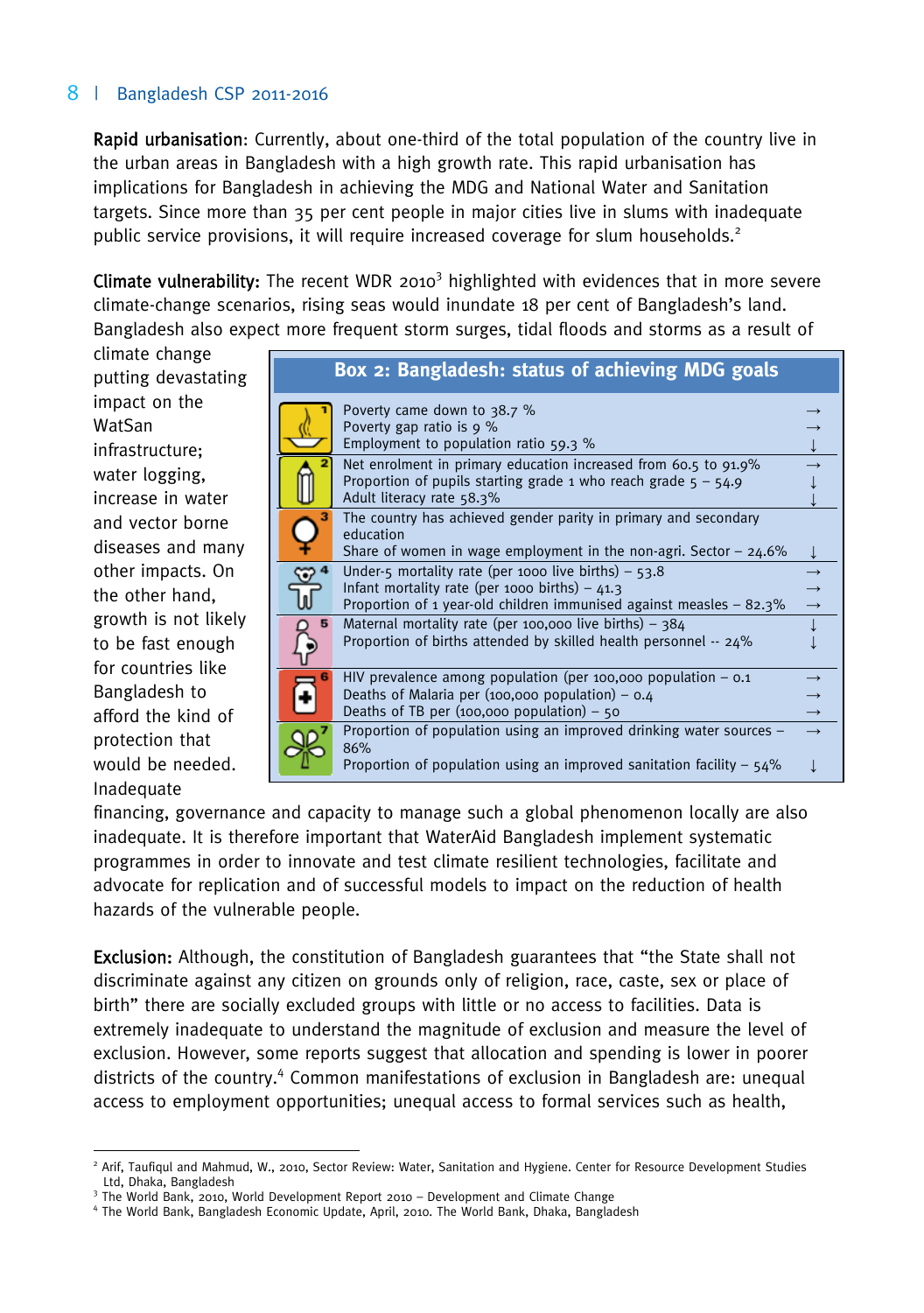#### Bangladesh CSP 2011-2016 | 9

water and sanitation, education, financial services; and landlessness, which is often considered as a particularly damaging form of discrimination<sup>5</sup>.

Arsenic: Arsenic contamination in Bangladesh is considered as "the largest poisoning of a population in history"6 . Prior to 1993 Bangladesh had made significant progress in offering safe water to most of the population through hand pumps. The significant health gains arising from this achievement were put

#### **Box 3: Cost of arsenic**

- 7-12 million person-days per year are lost as a result of arsenic exposure.
- 207-369 million taka per year are spent for medical cost.
- Total cost of illness as a result of arsenic exposure is Tk 557 to 994 million per year (average 0.6 % of the annual income of affected individuals).

at risk by the presence of arsenic in the shallow aquifer. It however has a huge economic cost as shown in the box  $3^7$ . It is therefore important to revisit technological options as well as looking for alternative sources (rain-water harvesting or exclusive use of public ponds for drinking water purpose, for example).

#### **A2. Overview of current WaSH status**

The MDG target for water for Bangladesh is to reach 89% coverage by 2015. The Government of Bangladesh has set targets of safe drinking water and sanitation for all by 2011 and 2013 respectively. $8$ 

Domestic water supply: According to the Joint Monitoring Programme (JMP)<sup>9</sup>, water supply coverage increased from 78% in 1990 to 98% in 2006. However, Arsenic contamination of 22% of the tube-wells in the country proportionately lowered the service coverage to 78%.

Since then progress in the increase of arsenicsafe water points in the country led to an adjusted coverage of 80% in 2006. The latest (2009) BBS Multiple Indicator Survey (MICS) reveals that access to improved source of water adjusted for arsenic contamination has increased to 86%. Today there is still more than 20 million people

 $\overline{a}$ 

| Box 4: UN coverage estimates                      |        |         |                                                               |       |       |          |                                                        |       |       |       |
|---------------------------------------------------|--------|---------|---------------------------------------------------------------|-------|-------|----------|--------------------------------------------------------|-------|-------|-------|
| <b>Population</b><br>(thousands)                  |        |         | <b>Population using</b><br>improved drinking<br>water sources |       |       |          | Population using an<br>improved<br>sanitation facility |       |       |       |
|                                                   | Urban  | Rural   | Total                                                         | Urban | Rural | Total    |                                                        | Urban | Rural | Total |
| 1990                                              | 22,908 | 92,724  | 115,632                                                       | 88%   | 76%   | 78%      |                                                        | 59%   | 34%   | 39%   |
| 2000                                              | 33,207 | 107,560 | 140,767                                                       | 86%   | 77%   | 79%      |                                                        | 57%   | 43%   | 46%   |
| 2005                                              | 39,309 | 113,813 | 153,122                                                       | 85%   | 78%   | 80%      |                                                        | 57%   | 48%   | 50%   |
| 2008                                              | 43,312 | 116,688 | 160,000                                                       | 85%   | 78%   | 80%      |                                                        | 56%   | 52%   | 53%   |
| 2015                                              | 53,967 | 121,250 | 175,217                                                       |       |       | $89\%$ * |                                                        |       |       | 70%*  |
| * MDG target based on JMP 1990 coverage estimates |        |         |                                                               |       |       |          |                                                        |       |       |       |

Sources

Population data: UN population division, World Population Prospects, the 2008 Revision Coverage estimates: Preliminary estimates WHO/UNICEF JMP, 2010

<sup>&</sup>lt;sup>5</sup> GSDRC, 2008, Helpdesk Research Report: Social Exclusion in Bangladesh

<sup>&</sup>lt;sup>6</sup> Smith, A. H., E. O. Lingas, et al., 2000. "Contamination of drinking-water by arsenic in Bangladesh: A public health emergency." Bulletin of the World Health Organisation 78(9): 1093-1103 <sup>7</sup>

<sup>&</sup>lt;sup>7</sup> Khan, Zakir Hossain and Hoque, A. K. E, 2010, Economic Cost of Arsenic Disaster: Policy Choices for Bangladesh, ERG Occasional Paper, Economic Research Group, Dhaka, Bangladesh

<sup>&</sup>lt;sup>8</sup> GoB, 2010, Outline Perspective Plan of Bangladesh 2010-2021: Making Vision 2021 A Reality. (General Economic Division, Planning Commission).

<sup>9</sup> JMP monitors fulfilment of the MDG for water supply and sanitation and is managed jointly by WHO and UNICEF.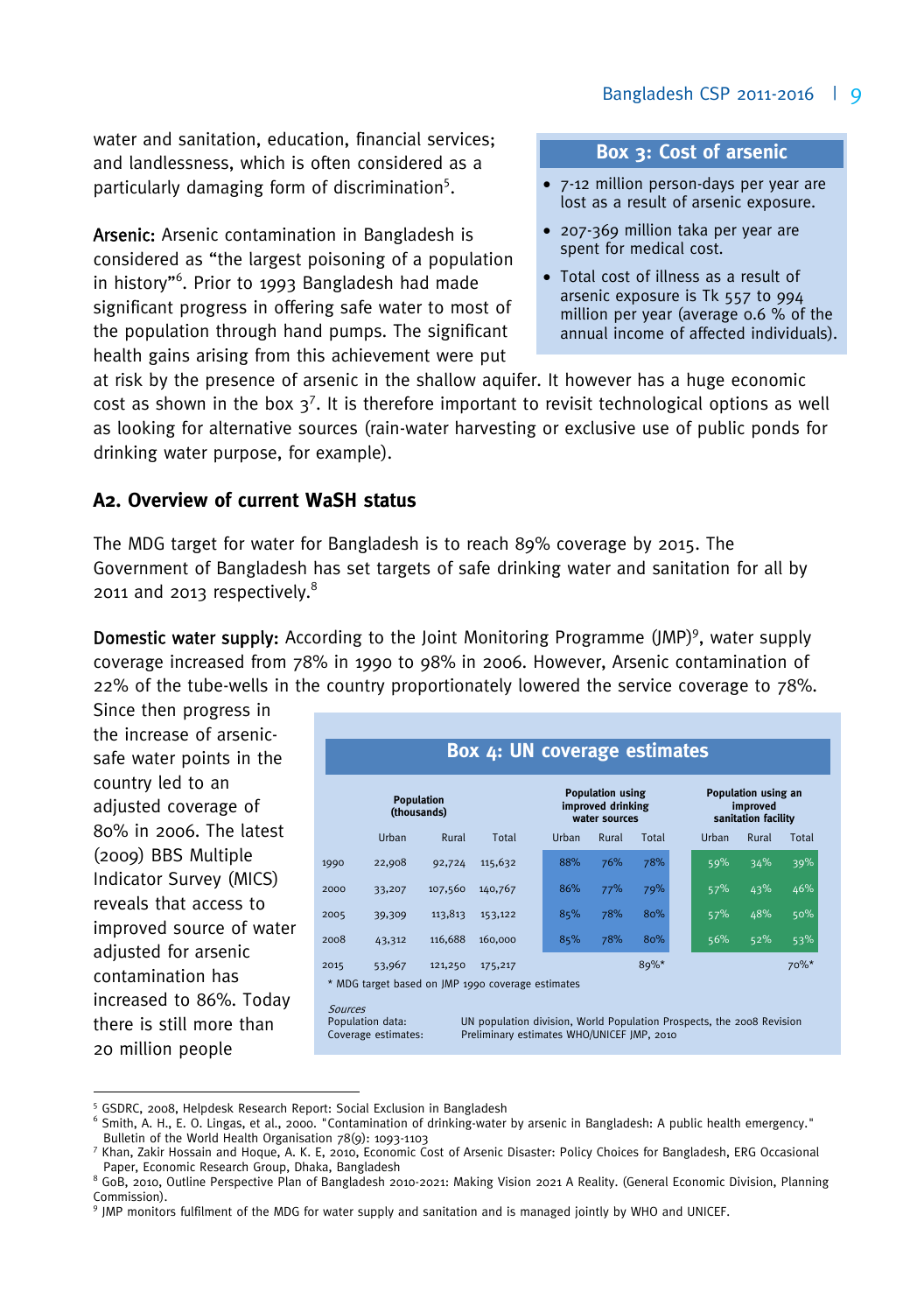drinking water containing arsenic above the Bangladesh drinking water standard (50 parts per billion). Of those 20 million, close to 90% live in rural areas and 5 million people live in areas where 80% of source is contaminated with arsenic.

Increasing saline intrusion in ground water in the coastal belt, lowering of the ground water level in large parts of the country - more serious in the hilly areas including the CHT in the south east and some parts of Sylhet in the north-east make access to potable water a big challenge. The seasonal nature of settlement and the monsoon flood in the Chars renders access of reliable water in these conditions a particular challenge. Rapid urbanisation, water logging, deep rooted poverty and other factors prevent market forces from reaching all the users.

Poor families in urban towns live in slums, squatter settlements in un-hygiene and unendurable environment. The population density in the slums is 200 times greater than the usual density of Bangladesh and basic services like safe drinking water, sanitation, and drainage are grossly inadequate. With the high density of population and continued urban migration of more people, the task of providing safe drinking water has become a monumental challenge for major urban centres.

Sanitation: There has been an unprecedented decline in open defecation – the most risky sanitation practices of all, from 33% in 1990 to 7% in 2008. Coordinated National Sanitation Campaigns since 2003 and facilitated community wide approaches have had a marked success in moving communities onto fixed place defecation. The challenge remains to ensure that (a) this behaviour is entrenched and becomes permanent and (b) communities are capacitated to move on from this point towards behaviours that may have greater health benefits and (c) the quality of toilets being constructed by households to be upgraded so that they can be classified as 'improved' according to the MDG definition. In spite of the relatively higher percentage of sanitation coverage in the urban areas compared to the rural, the actual sanitation situation is worsened mainly because of high population density. The use of on-site sanitation is not appropriate in many high density areas due to lack of space and the risk of groundwater contamination. Moreover, de-sludging and safe disposal is another worrying environment problem. Different off-site approaches and shared facilities are needed in high-density urban areas which require high investment costs. As the effects of climate change are felt, it will become even more important to invest in resilient water supply and sanitation systems to ensure the availability and safety of the water supply, as well appropriate sanitation options that do not further stress water supplies nor pollute the water resources. There is an urgent need for investment and R&D on ensuring sanitation facilities in river and rail transportation system.

Hygiene: Except a few project specific and small scale studies, not many studies especially at the national scale were done on hygiene. The knowledge on hygiene is high amongst people (over 90%) whereas corresponding practice of hygienic behaviour in terms of handwash found to be extremely low. A Unicef study<sup>10</sup> suggests that in their programme areas, although many people practice some form of hand-washing at critical times, in most cases,

 <sup>10</sup> http://www.unicef.org/bangladesh/Key\_findings\_SHEWA-B.pdf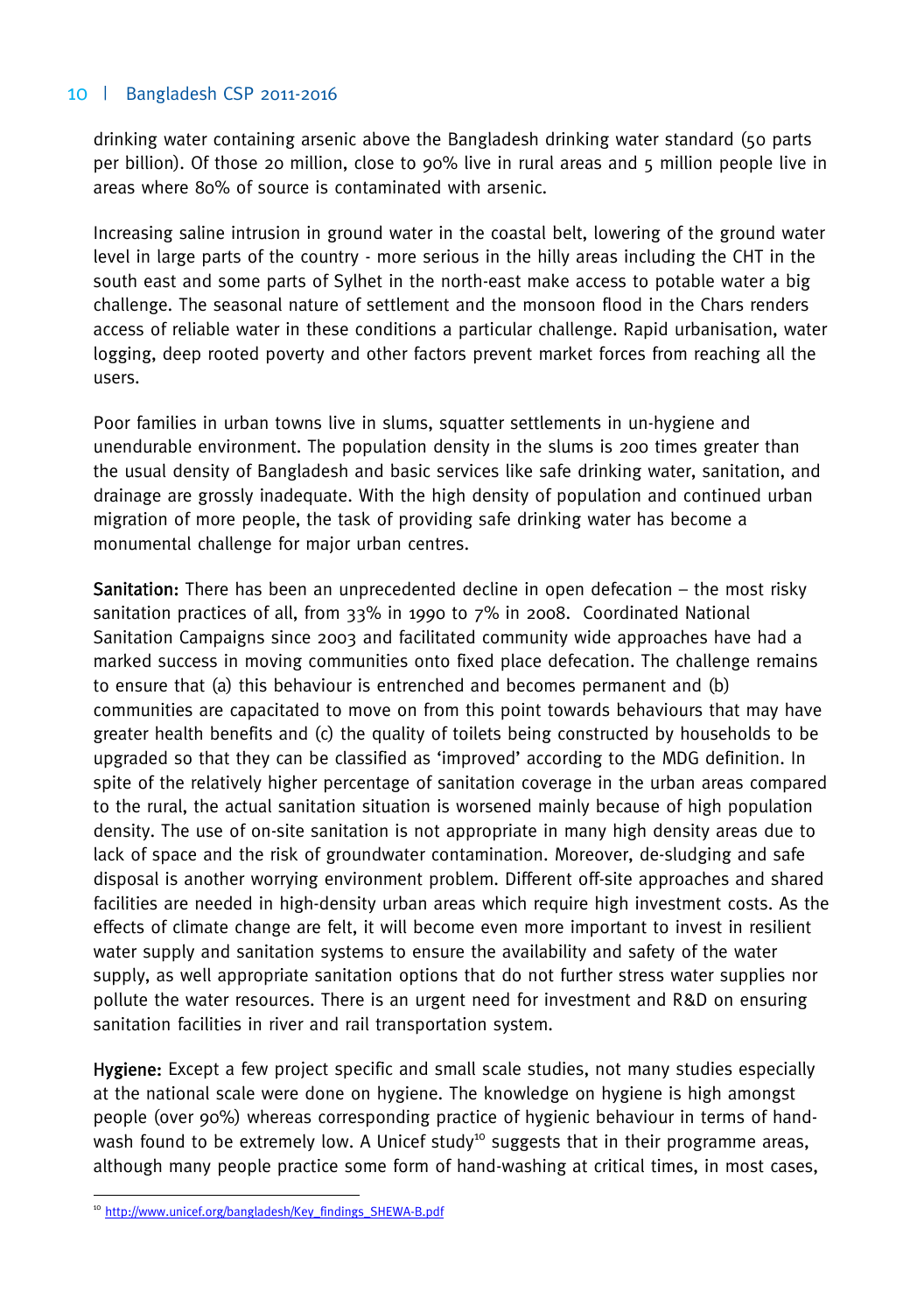only one hand is washed, and only water is used to wash hand. Less than 1 per cent of people reported washing hands with soap before preparing food. Only less than 1 per cent people observed to be washing hands with soap before eating. Only 17 per cent of people were observed to be washing hands with soap or ash after defecation. This type of practice is proved to be ineffective in removing germs from hands. The study also observed that the hard-core poor people were less likely to wash hands with soap or ash in critical times than wealthier people.

On the other hand, the national hygiene strategy is still in a formative stage; and its institutional location is yet to be determined. Extensive and long term behaviour change communication will be required to bring along generational change in hygiene behaviour.

# **B. Rights, equity and inclusion analysis**

The constitution of Bangladesh has guaranteed the right to life as one of the fundamental rights. Right to life has been interpreted to mean not only physical existence but also right to live with dignity. Without achieving the right to health mere recognition of right to life is

not meaningful. Non-access to adequate healthcare and absence of due diligence has the effect of jeopardizing the right to life. There are provisions in the Constitution that also addresses the issues of inclusion and equality. Article 19 of the constitution of Bangladesh also gives importance towards reducing inequality.

In the water and sanitation sector in Bangladesh, two types of equity fault lines have been identified $11$ . The first is geographical, where groups can be defined by where they live. This can be called spatial equity. The

#### **Box 5: Types and pattern of exclusion**  Spatially excluded Spatially excluded • Slums including floating people Char lands Haors and Beel areas Coastal zones Drought-prone zones Saline-prone areas Environmentally Displaced Hilly areas Isolated Enclaves Disabled • Dalit • Sex workers • Ethnic minorities  $\bullet$  *Bede* (gypsy) Teagarden worker • Transgender Disadvantaged women and children

second fault line is social, where groups are defined on the basis of some aspects of their identity that cuts across geographical boundaries. Where a given group is particularly vulnerable, this is of interest to any measures of equity.

In a situation where there is a serious lack of statistics on the population-wise coverage in terms of WaSH to disaggregate the level and magnitude of exclusion, WAB identified two types of groups for easing the programmatic interventions with respect to equity.

The list by no means constitutes a comprehensive listing of the excluded in terms of WaSH. Nor these groups are mutually exclusive, because of the overlapping characteristics as the spatially excluded may also be socially excluded and the vice-versa relationships may exist. Nevertheless, it is important to recognise that these groups form the hard-to-reach population and majority of this population constitute hard core poor. Unfortunately,

 <sup>11</sup> Unnayan Onneshan, 2010, Analysis of Rights, Equity and Inclusion in WaSH sector.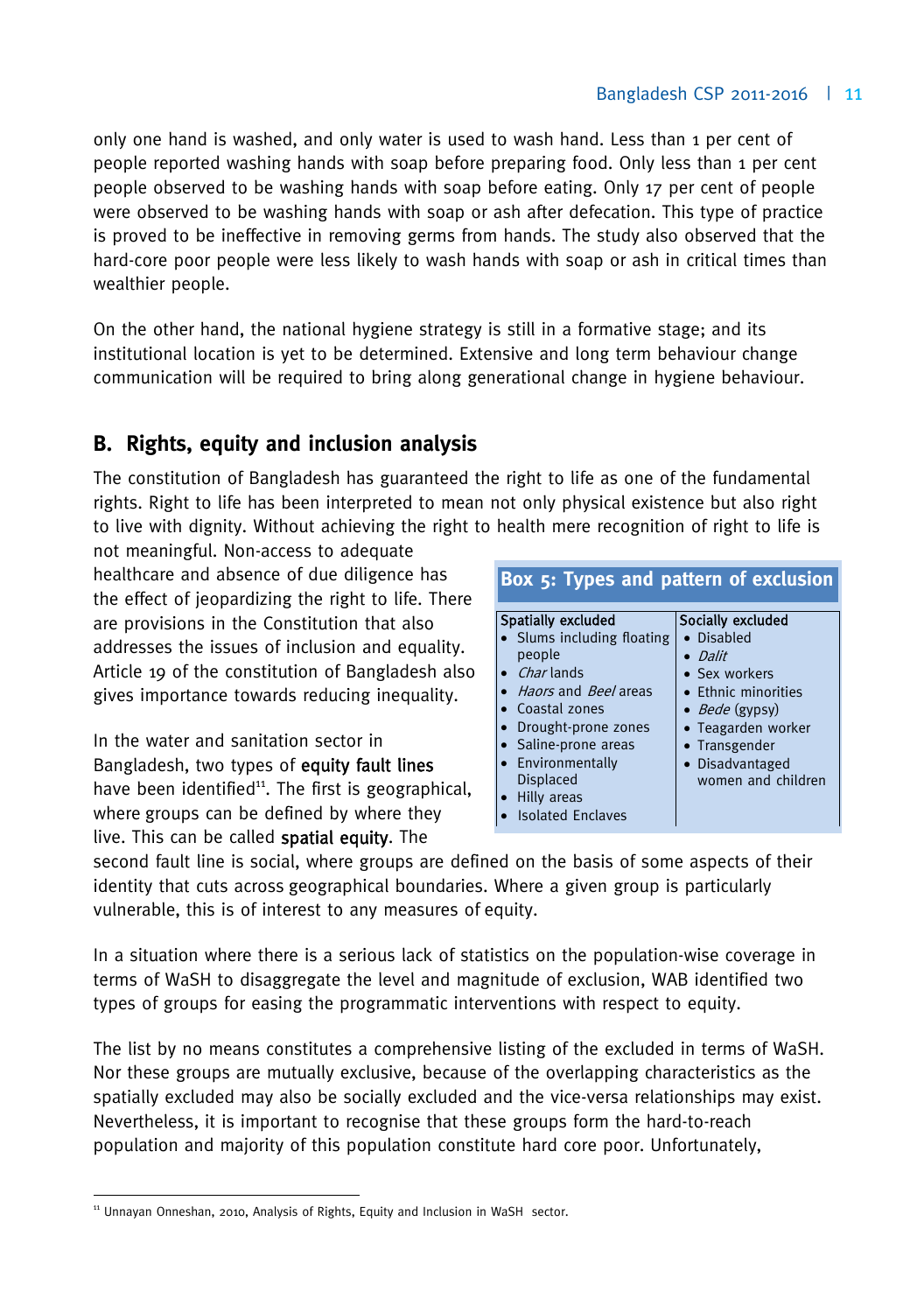government allocation to poor districts is lower $12$  which suggests that the rights of the excluded groups are not well-focused by the priority of the government. WAB experience suggests that most of these groups are hard to reach and that to run a programme for them involves high unit costs. It is therefore important that focused programmes and initiatives are taken by the development actors to facilitate rights and access of the people from excluded areas and groups.

## **C. Sector review**

Sector policies and strategies: The sector review identified a total of eleven policies and strategies which are directly or indirectly related to WaSH sector. National Policy for Safe Water Supply and Sanitation (1998) aims to make a change in the existing service delivery to a dynamic system through specific measures requiring a complex social, economic, technical, administrative, and management interventions. National Water Policy (1999) provided guidance to all agencies and institutions working directly or indirectly in the water sector to better the country's water resource management system. National Water Management Plan (2004) is an operational framework for the central and the local governments, and other stakeholders to implement their water-centred activities and projects at both national and local levels. National Environment Policy (1992) put emphasis on the capacity of the natural endowments to influence the environment. National Policy for Arsenic Mitigation (2004) provides guidelines for arsenic mitigation programme countrywide. The policy reiterates further involvement of the LGIs, particularly UPs in planning and delivery of the safe water options, mobilizing local resources, monitoring tube well performance and arsenicosis patients management.

National Sanitation Strategy (2005) aspires to create demand for effective sanitation through health education and hygiene promotion initiatives and would follow pro-poor strategy to provide special support to the hardcore poor. Pro-Poor Strategy for Water and Sanitation Sector (2005) succeeded in defining the basic minimum level of WSS service up to which government should provide subsidy to the hard core poor. WaSH Sector Development Framework (2004) suggested a forum for WaSH sector coordination and policy implementation. Sector Development Programme for Water Supply and Sanitation Sector (2005) basically tried to operationalise the Sector Development Framework as well as costing.

Poverty Reduction Strategy Paper (2005) (PRSP-I) considered WSS as a critical package to support the human development efforts and accelerate poverty reduction. As such, the need for improved WSS has been incorporated in the medium term policy matrix of several sectors including water resources development and management, education, health, population, nutrition, food safety, children's advancement, and sustainable development. WSS is also mentioned as an important need to ensure participation, social inclusion and empowerment of all, particularly children, tribal people and the disabled. Poverty Reduction Strategy Paper (2009) (PRSP-II) has been prepared as a medium-term policy document. It

 <sup>12</sup> The World Bank, Bangladesh Economic Update, April, 2010. The World Bank, Dhaka, Bangladesh.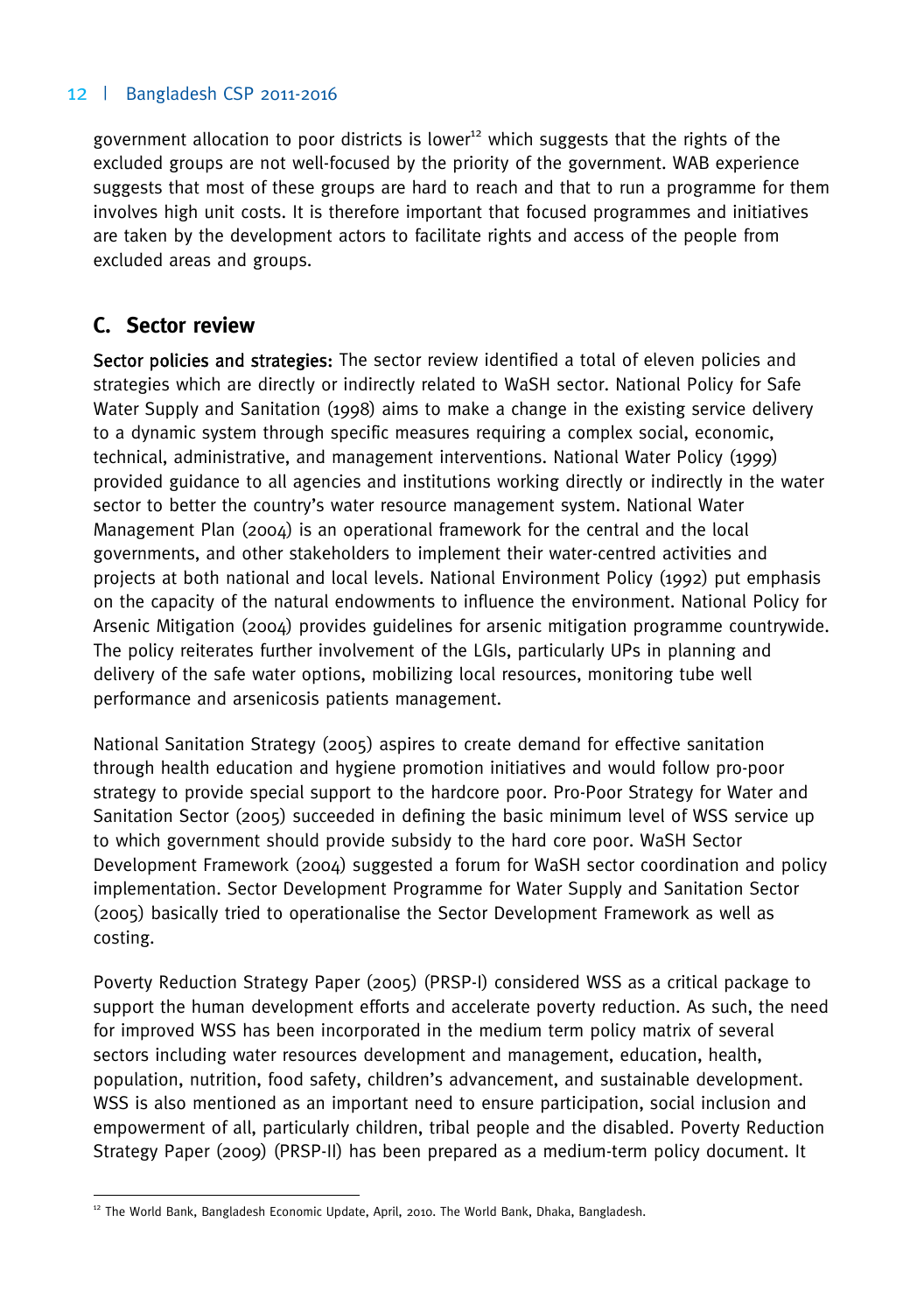specifically suggested for introducing WSP to ensure safe water supply for the urban and rural areas, RWH for water-stress areas and construction of surface water reservoirs in low laying areas for safe water supply in surrounding settlements; and effective solid waste management system.

However, despite good intents, most of the policies and strategies are not widely disseminated. Hence many of them were not implemented properly e.g. pro-poor strategy which did not reach the lowest level of LGIs who are supposed to implement many parts of it. The sector development framework and development plan mostly remained in shelves and hardly been used. The second version of the sector development plan is about to be finalised. Horizontal and hierarchical relationships of the policies and strategies along with their institutional home are not well clarified.

Sector coordination: Interagency coordination has been one of the bottlenecks of the development of the WaSH sector in Bangladesh. Various local government institutions work under separate rules and regulations, which sometimes do not allow space for collaboration although informal coordination sometimes takes place. Although, various policies reflect and acknowledge the importance of GO-NGOs as well as Public-Private Partnership, it is not much visible in practice. On the other hand, the donor agencies and INGOs have specific approaches and processes to maintain cooperation with other stakeholders. Lack of coordination at the Ministry levels is also quite visible. At the grassroots level, through different pilot initiatives, Community Based Organisations (CBO) access to Local Government Institutions (LGI) and other stakeholders take place – mostly without any legal framework.

Sector finance: A costing exercise conducted in 2009 estimated that to meet MDG goals by 2015, a total of BDT 965.26 billion (USD 14.11 billion) will be required to undertake the interventions on water supply and sanitation for the period 2009-2015, at a per capita cost of around BDT 819.27 (USD 11.98) in 2009 and BDT 947.71 (USD13.86) in 2015. The average annual estimated costs are BDT 137.89 billion (USD 2.01 billion) for water supply and sanitation to meet interventions related to meeting MDG targets.<sup>13</sup>

Investment in WaSH sector comes mainly from four sources – government, donor, NGOs and the private sector. The government funds for development works in channelled through its Annual Development Programme (ADP). A significant increase is made in FY 2009‐10, enhancing the allocation to 4.86 per cent which was about double of what was allocated two years back. The substantial increase in the budget of FY 2009 - 10 possibly reflects the political commitment of the present government to achieve 100 per cent coverage of water supply and sanitation by 2011 and 2013 respectively. Despite this increase, there will be a resource gap of 32% in the sectoral investment to achieve universal coverage.

With regard to fund utilisation, the original and revised budgets and the actual expenditure for different agencies under the Local Government Division shows that not all the available funds with the agencies are utilised; some  $15 - 12\%$  ADP allocation remains unutilised. The

 <sup>13</sup> GoB, UNDP, 2009, Millennium Development Goals: Needs Assessment and Costing (2009-2015) Bangladesh.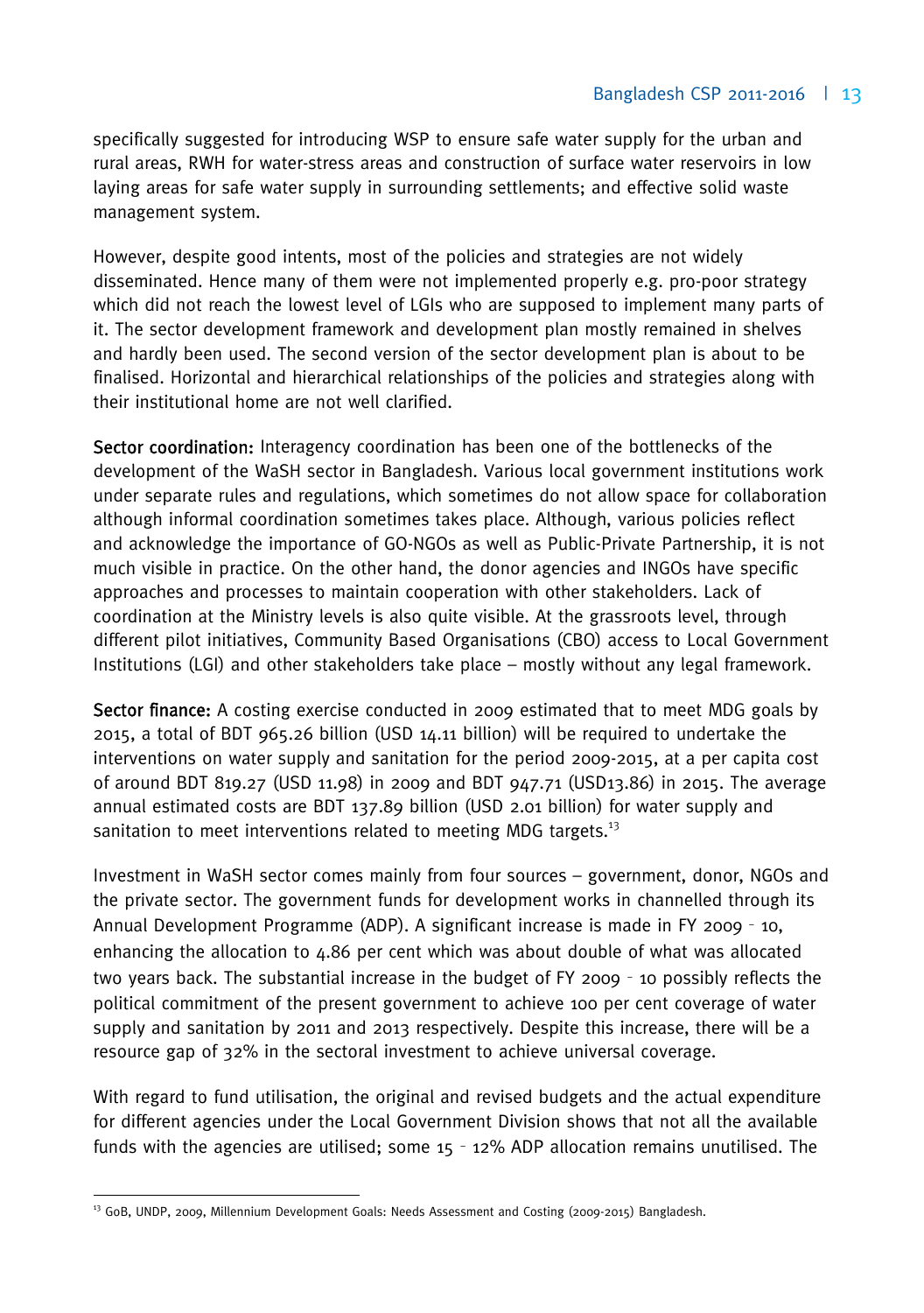ADP allocations to the WaSH sector under the SDP are expected to be higher in the coming years. In that case, the capacity to utilise the additional volume of funds is a matter of concern.14

On the other hand, the real allocation scenario suggests that sector investments are heavily urban biased and that most allocations are channelled to the major cities and central government agencies. Sector investment plan figures substantiate that investment in urban areas is almost two third of the total investment of the country. Areas that are geographically challenged are not getting proper allocation and that the LGIs are getting increasingly reduced allocation. A review by WAB also suggests that subsidy for sanitation which used to go through LGIs to the poor has been gradually withdrawn. This suggests contradiction of governmental position.

# **4. Country programmes**

## **4.1 Strategic objectives and sub-objective**

**Global Aim-1: We will promote and secure poor people's rights and access to safe water, improved hygiene and sanitation** 

## **Country strategic objective A.1.1**

Increased/improved WaSH access for the poor, excluded, marginalised & vulnerable people in sustainable and equitable manner.

- a. Target communities are sensitised to demand WaSH services.
- b. Negotiation and management capacity of local communities, CBOs, education institutions and CSOs having relevance with WaSH enhanced.
- c. Community led pro-poor, sustainable and replicable WaSH services successfully demonstrated.
- d. Context specific user friendly (inclusive of gender and disability options) WaSH technologies including arsenic removal options innovated and piloted.
- e. Water Safety Plan (WSP) integrated and mainstreamed in all water supply options supported by WaterAid.
- f. Domestic waste and sludge management including waste water treatment initiated.

## **Country strategic objective A.1.2**

Advanced WaSH entitlements of the poor, marginalised, excluded and vulnerable groups in equitable manner.

- a. Awareness of target beneficiaries on WaSH rights and entitlements enhanced.
- b. LGIs and service providers sensitised and made aware of their accountabilities to serve socially excluded communities.
- c. Local and national level forums emerged and/or activated to influence WaSH agencies to serve urban poor (slum dwellers).

 <sup>14</sup> Ibid.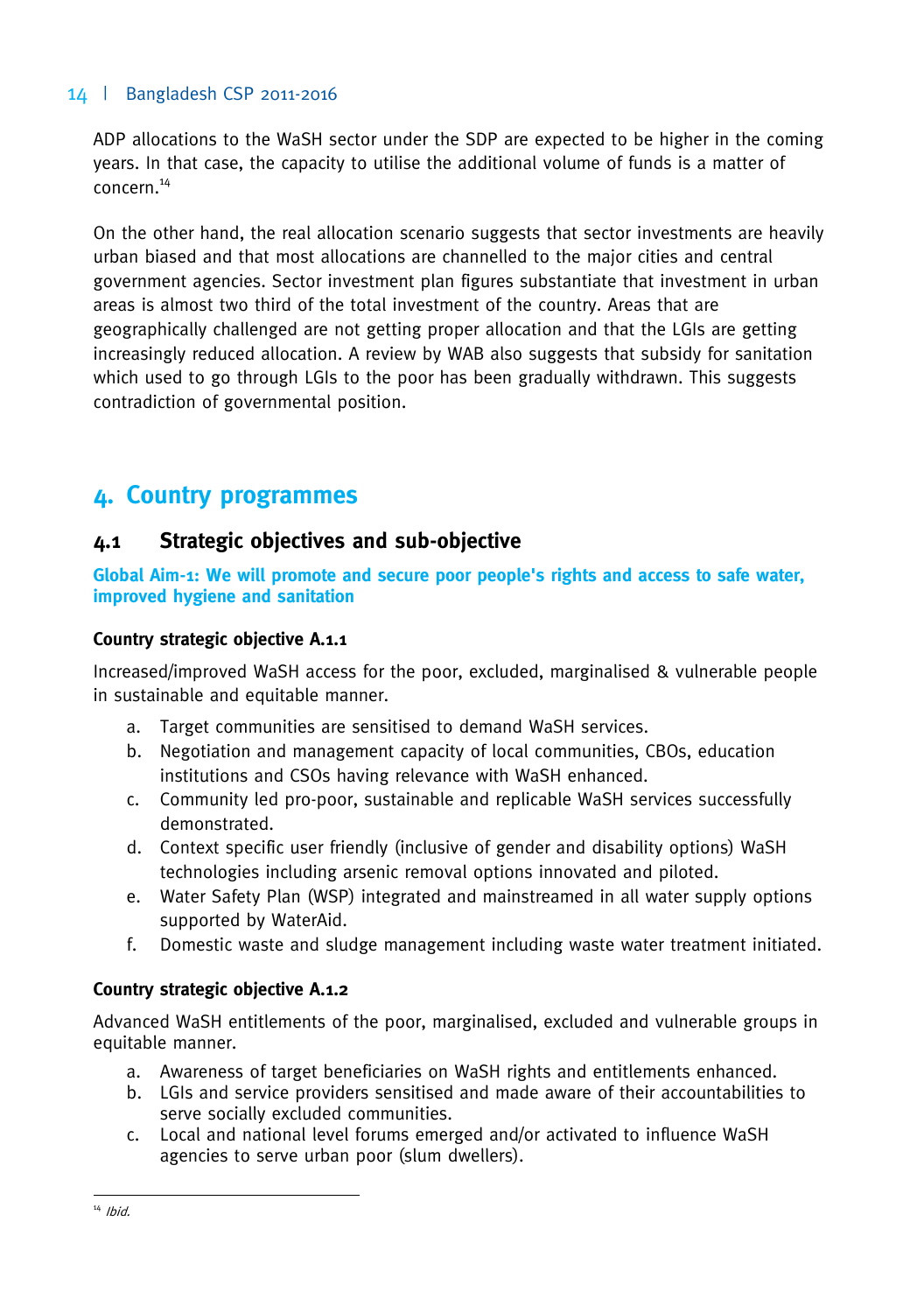- d. Participation of social and community based organisations in planning and implementing pro-poor WaSH activities increased.
- e. WaSH service provision promoted in disaster and emergency response programme.

#### **Global Aim-2: We will support government and service providers in developing their capacity to deliver safe water, improved hygiene and sanitation**

#### **Country strategic objective A.2.1**

Enhanced organisational accountability and capacity of the LGIs and service providers for effective WaSH services.

- a. Partner NGOs, LGIs and service providers' capacity to serve poor and disadvantaged communities with WaSH services enhanced.
- b. Sector actors mobilised to influence LGIs and service providers towards greater roles and responsibilities for pro-poor WaSH services.
- c. Effective model for collaboration between different stakeholders and local authorities developed.
- d. LGIs, service agencies and govt departments influenced to adopt and replicate waste and sludge management, urban rain water harvesting as part of their plan.
- e. Duty bearers and service providers sensitised and made aware about issues on equity and inclusion.

#### **Country strategic objective A.2.2**

- a. Improved sector governance including allocation and utilisation of resources by local and national institutions.
- b. A system of regular WaSH census and periodic performance tracking evolved in national policy.
- c. Coordination among WaSH sector players at national (planning) and local (implementation) level increased.
- d. Transparency and accountability in allocation and utilisation of WaSH budget at national and local government level increased.
- e. Effective public private partnership promoted to reach poor, disadvantaged and excluded communities with sustainable WaSH services.

#### **Aim-3: We will advocate for the essential role of safe water, improved hygiene and sanitation in human development**

#### **Country strategic objective A.3.1**

Strengthened operational linkages within the sector and also with other sectors in order to accelerate WaSH progress.

- a. Research collaboration to establish evidence on WaSH implications for promoting human dignity, quality education, gender and economic empowerment, environmental health increased within the sector.
- b. Knowledge and evidence towards linking WaSH with climate change, urban conglomeration, integrated water resource management established.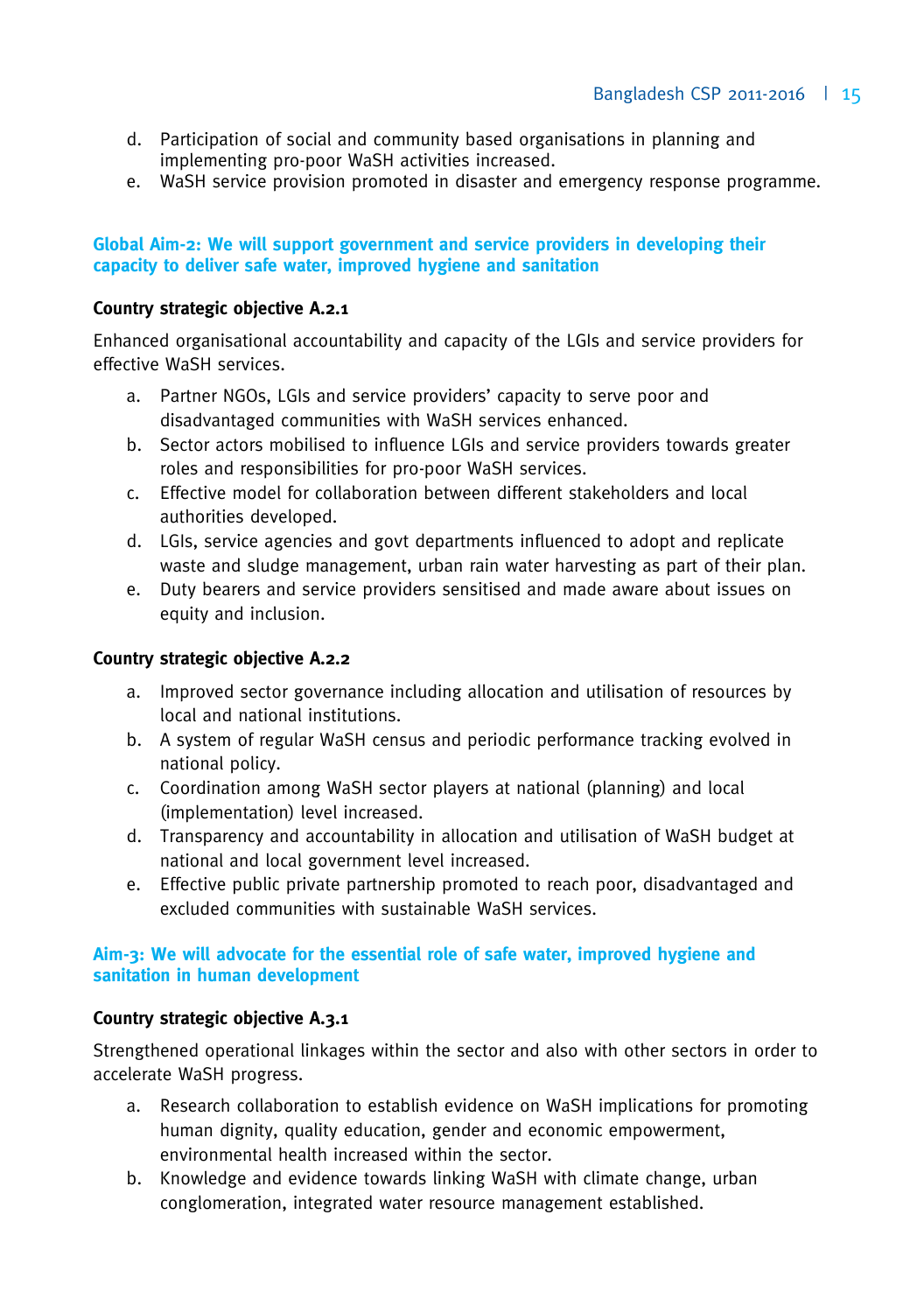- c. Effective media partnership and learning-sharing network at international, national and local level developed.
- d. Critical knowledge (research findings, lessons learnt, pilot experience etc) disseminated within the sector including line ministries and policy makers.

## **Country strategic objective A.3.2**

Influenced government, donors and private sector for integration of WaSH in their development policy, priority and business plan.

- a. Formulation/revision of national policies, strategies and plans interlinked with WaSH (national building code, environment, health, urban policy, school sanitation, poverty reduction, market development, national hygiene strategy including menstrual hygiene etc) influenced.
- b. Parliament Members sensitised for discussion and inclusion of WaSH as development priority in the upcoming national development plan.
- c. Ministries and Parliamentary Committees influenced for greater institutional synergy and functional coordination for WaSH promotion.
- d. Dialogue between private sector (corporate actors) and NGOs started leading to advance WaSH rights of the poor and disadvantaged living in WaSH deprivation.

### **Aim-4: We will further develop as an effective global organization recognized as a leader in our field and for living our values**

#### **Country strategic objective A.4.1**

Improve organisational capacity and performance to gain further recognition as one of the WaSH leaders in Bangladesh.

- a. Necessary professional and leadership skills of our team members and partners developed.
- b. Organisational systems and procedures developed and/or updated.
- c. Rights Based Approach to programming and partnership developed and adopted.
- d. WaterAid's image (Corporate Identity) promoted within the country and more specifically in the sector.
- e. Effective system (documentation, electronic archiving, sharing, horizontal learning etc) and management culture developed to promote innovation and organisational learning.
- f. Country level resource mobilisation increased and sustained.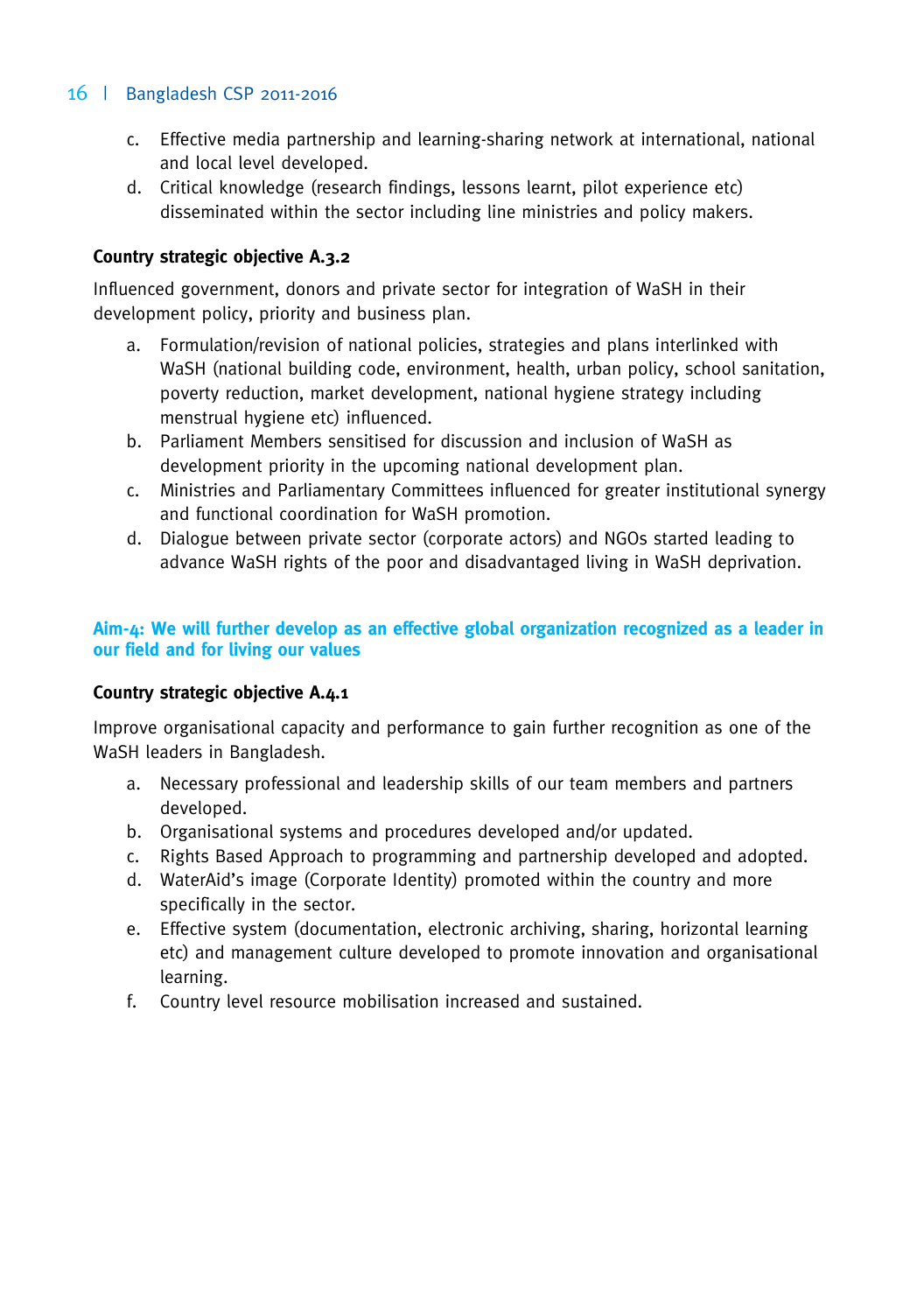## **4.2 Country programmes**

In order to achieve the above noted country strategic objectives and sub-objectives, WAB will have six full blown Country Programmes and one internal cross-sector internal program which will be ingrained in its country office operations. The main outcomes, key results and hallmarks of the programs are given below.

### **Urban WaSH**

Outcome: Environmental health conditions in low-income communities in targeted cities in Bangladesh improved where everyone in the communities drink safe water, use improved sanitation facilities and follow desired hygiene practices.

Results: The programme is expected to deliver four specific results: 1) The poor and marginalized people participated in the design and management of safe water and environmental sanitation facilities; 2) The poor and marginalized populations in urban areas established access to safe water and improved sanitation facilities; 3) The poor and marginalized people living in the slums adopted improved hygiene practices (hand washing in critical times) while community hygiene situation as a whole improved; 4) National government (line ministries), LGIs and service agencies are influenced towards policy change in meeting WASH rights of the urban poor.

Hallmarks: WAB and its partners are widely acknowledged for its urban model of work where poor and low income communities establish their rights to access WaSH services from the state run utility companies. The work has so far been limited to 3 city corporations only. As the number of city corporations are increasing and new utilities are coming into being – there is a need that WAB's urban work continues in the current workplaces as well as expanded in the new city corporations and big towns to help establish poor people WaSH rights in those places. This will also provide opportunities to face the new challenges and innovations, influence formation of an urban forum with wider agenda of urban development in the face of rapid urban growth.

The program will influence changes at three levels: changes in access and rights to WaSH services (primary level); changes in government and sector capacity to meet WaSH rights (secondary level); and changes in the policy environment to achieve WaSH goal (tertiary level).

## **Rural WaSH**

Outcome: Water and sanitation services in targeted communities improved where access of the poor and disadvantaged people to safe water and improved sanitation established and desired hygiene practices sustained towards their overall well-being.

Results: The programme is expected to deliver five specific results: 1) The poor and disadvantaged groups increased participation in joint initiatives taken by CBOs and LGIs to improve WaSH situation; 2) The poor and disadvantaged people have increased access to resources and services at the LGI level; 3) The poor and disadvantaged people demonstrated safe sanitation and improved hygiene practices;  $\Delta$ ) New innovations carried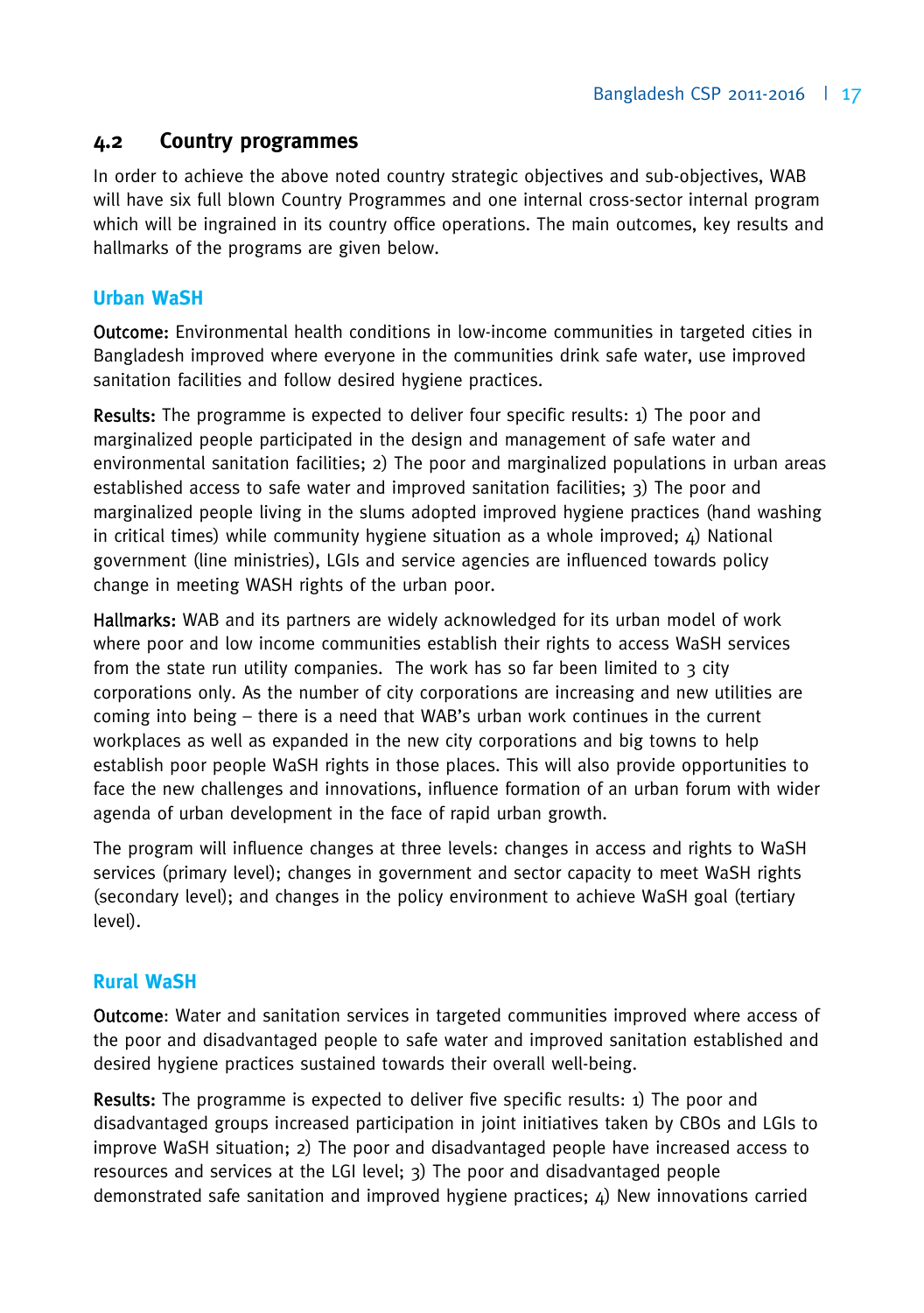out and scaled up to deal with arsenic, sludge management, waste water management and reuse; and 5) Critical knowledge and evidence generated to influence programme and policy.

Hallmarks: The main shift of the CSP period to embrace right based approach will be manifested through promotion of local level governance and accountability under this program. The programme will strive to innovate, experiment and scale-up effective technology more specifically to deal with sludge management issues, waste water management and reuse, water safety plan, etc. In all these areas – WAB has positioned itself with some innovation and pioneering work. They will be continued and further enhanced. In addition, arsenic issue will be addressed through low cost rain-water harvesting and other means of water sourcing and mitigation. Saline water treatment and promotion of low-cost alternative technological options in different hydro-geological conditions will be promoted under this program. Implementation of the programme will follow partnership with local NGOs and other specialized organisations. Especial efforts and partnership with multi party organizations will be fostered mainly to position WAB as the lead agency to demonstrate sludge management linked with agriculture and livelihood.

## **Small Town**

In addition to seven major cities, there are 309 Paurashavas (Municipalities) in the country. These Municipalities are categorised into three (A, B & C) depending on their annual revenue income. Sector investments in urban areas are biased towards large and medium urban centres with very little attention to small towns where water and sanitation service, particularly for the poor is extremely bad. We therefore have planned to expand our country programme in the small towns to evolve a model for water, sanitation and hygiene service delivery for the low-income groups and disadvantaged people living in those small towns.

Outcome: A model of effective WaSH service delivery emerged and scaled-up to serve lowincome communities and disadvantaged groups living in small towns without adequate access to WaSH services.

Results: The programme is expected to deliver four specific results: 1) poor and disadvantaged people including children in small towns established their rights to improved WaSH services; 2) participation of the communities in local level planning and collaboration enhanced; 3) pro-poor planning and implementation capacity of the Pourashavas to extend WaSH service/coverage increased; and 4) environmental sanitation in targeted Pourashavas improved.

Hallmarks: This will be a pioneering work for WAB which will have learning opportunities within the country as well as WaterAid CPs. There is not many agencies working in this field, other than some government projects funded by the World Bank and Asian Development Bank. Again, there will be some experimentation on sludge management, solid waste management linked with agriculture and livelihood. The work will require multi-party partnerships e.g. local NGO, international NGO, academic institute, LGI and CSOs; hence this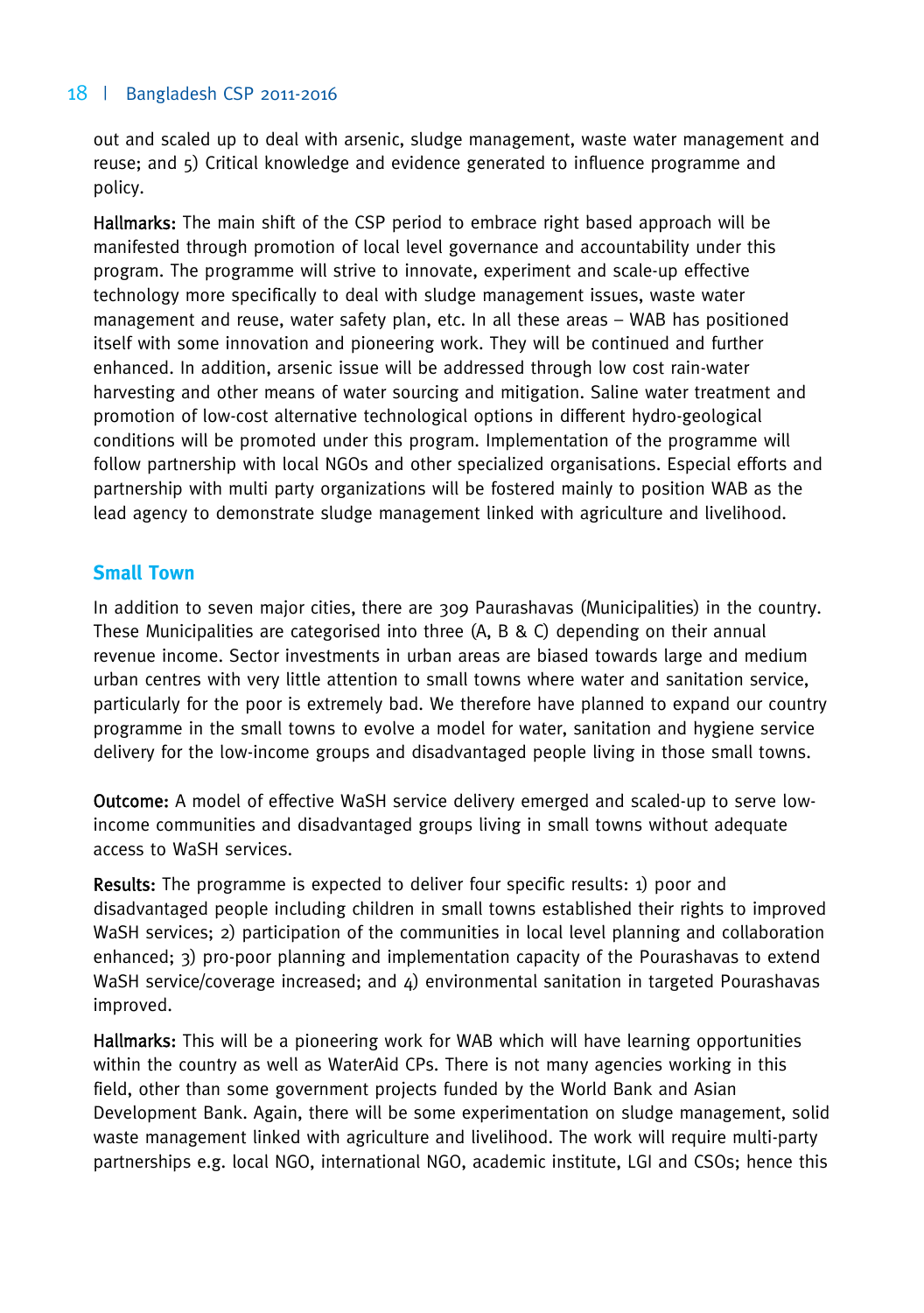program will be challenging as well as will have high potential for learning. Process documentation and linking with other CPs will be an important component of this program.

## **Climate Change**

Outcome: Adaptive capacity of the vulnerable households and their institutions strengthened to secure access to safe and adequate water and safe sanitation; and improvement in hygiene behaviour among vulnerable people to climate change in selected eco-zones in Bangladesh.

Results: The programme is expected to deliver four specific results: 1) climate vulnerable people secured with uninterrupted, adequate and safe water, improved sanitation and hygiene support round the year; 2) climate resilient context specific WaSH technology and process innovated, piloted and scaled up; 3) climate resilient planning and implementation capacity of WaSH service agencies and NGOs improved; and  $\Delta$ ) general awareness on climate change consequences and critical knowledge on local adaptation increased.

Hallmarks: WAB will learn as well contribute in climate change related knowledge generation focusing on safe drinking water and sanitation. Knowledge on sanitation related to climate change is scanty; hence, WAB will have a major role to play. As a working strategy, WAB will work with a long-term commitment on climate change with clear link with intra and inter-organizational learning. Accordingly, it has joined ARCAB network where other major international NGOs with broader development agenda are also partner. Hence, WAB's contribution in the network will be to project WaSH agenda consistently in climate change dialogues – locally, nationally and internationally.

## **Equity and Inclusion**

Outcome: WaSH deprivation of geographically and socially marginalised population in targeted communities reduced through modest service delivery, capacity building, awareness raising, innovation and involvement of local actors towards effective service delivery.

Results: The programme is expected to deliver four specific results: 1) Improved capacity of local actors, LGIs and local communities to plan, implement and operate pro-poor WaSH interventions; 2) Improved hygiene practices and access to safe water and improved sanitation by the poor and socially marginalised people; 3) Enhanced collaboration and coordination between civil society actors, local authorities and communities towards improved WaSH service delivery to marginalised population; and  $4)$  Increased knowledge and awareness of sector players (enablers and duty bearers) and communities (rights holders) about the implications of WaSH on poverty and human dignity.

Hallmarks: WAB has been widely known in Bangladesh as an agency to promote equity and inclusion in the WaSH sector. It played a key role in formulating the Pro-Poor strategy of Bangladesh which is being considered as an integral part of the program. Despite many development efforts, there are pockets of deprivation in the country both geographically and socially; which mean that specific attentions are required to ensure social inclusion.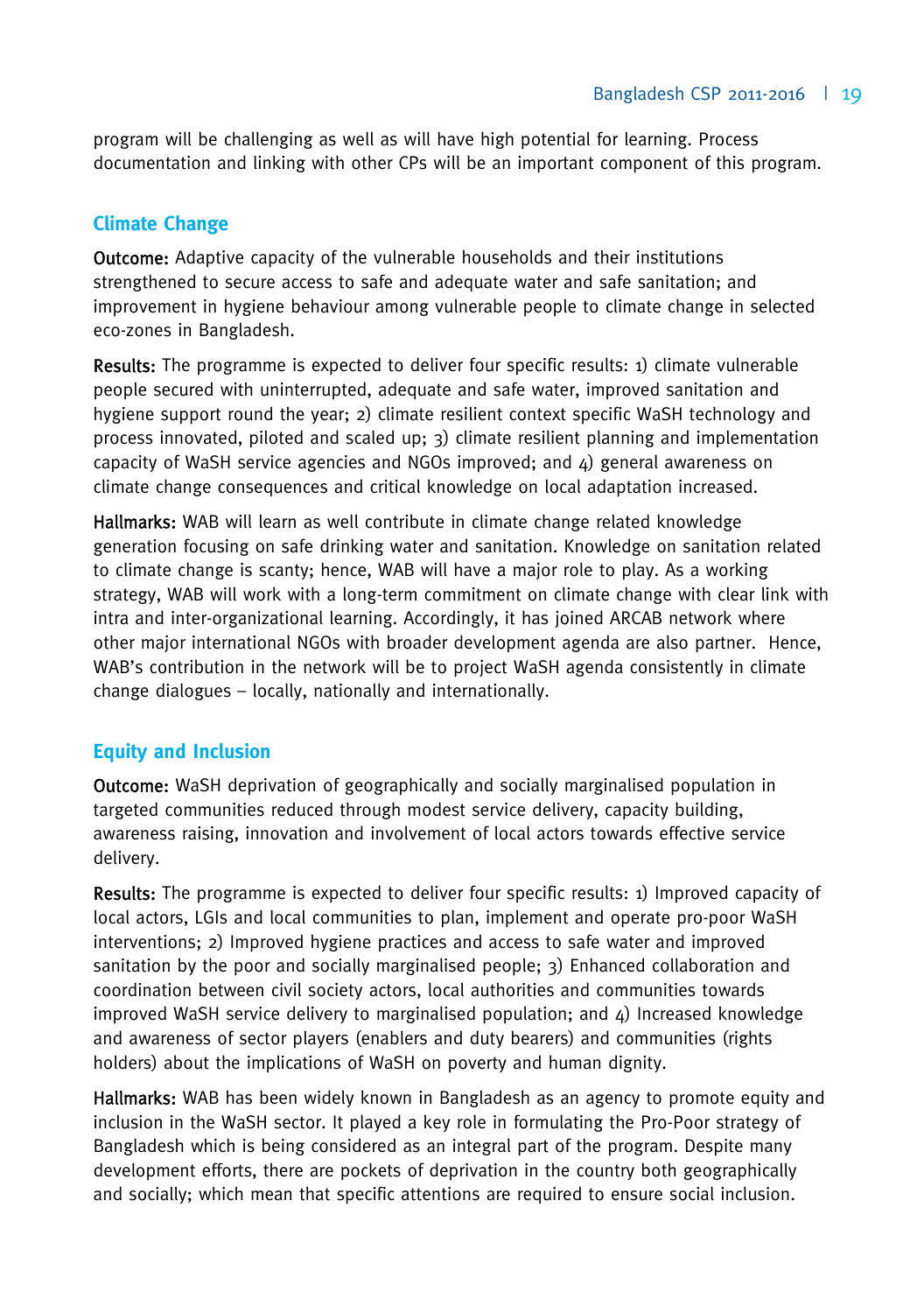WAB's work will be of limited scale on specific excluded group to demonstrate the cases and way forward to the policy realm and to other development partners for wider scale up. Through this program, WAB will position itself as a trend-setter and advocate for further inclusion and establishment of rights for the excluded communities.

## **Influencing and Enabling**

Outcome: Policy makers, donors, government and private WaSH actors influenced to change/amend policies and strategies related to WaSH in favour of the poor and marginalised groups so that their WaSH rights are established; and knowledge, experience, capacity and policy gaps in WaSH sector impeding the achievement of national WaSH targets reduced.

The results of the programme are better understood against each project, as follows:

RBA: Understanding and application of rights based approach in WaSH and other development programmes is increased. Budget advocacy with its full cycle understood and applied at different levels.

Urban Poverty Alleviation: Knowledge and evidence of the implications of WaSH on urban poverty established and acknowledged. This will help promote integration of WaSH activities in poverty reduction project.

Learning & Development: Scientific knowledge generated and technology developed and tested to feed into policy advocacy on issues like urban rain water harvesting; evidence and successful models established and disseminated; capacity and confidence of the sector players including WAB and partners improved.

Policy & Advocacy: Policy makers, donors, government and the private actor influenced to change/amend policy and strategies related to WaSH in favour of the poor and the marginalised people.

Support to SHEWA-B: Capacity and commitment of 29 local NGOs, school authorities and Union Parishads increased to promote access of the rural poor communities to safe water, safe sanitation services and improved hygiene practices.

Hallmarks: WAB will maintain its position and visibility as one of the key influencing body in the WaSH sector in Bangladesh through various projects and activities. Partnership with CSE India will continue which will position WAB as the lead organization in modelling urban rain water harvesting and waste water re-use in Bangladesh. RBA and budget advocacy work will also be the major work in the sector. It will provide support to different networks like WSSCCB, FANSA, EWP, Dutch WASH Alliance. Above all, WAB will be one of the core members of different national committees which will formulate and approve different national policies, strategies and guidelines for the WaSH sector. WAB will keep on contributing and encouraging the government to pursue its plan, finance and monitor its election commitments to achieve water for all by 2011 and sanitation for all by 2013.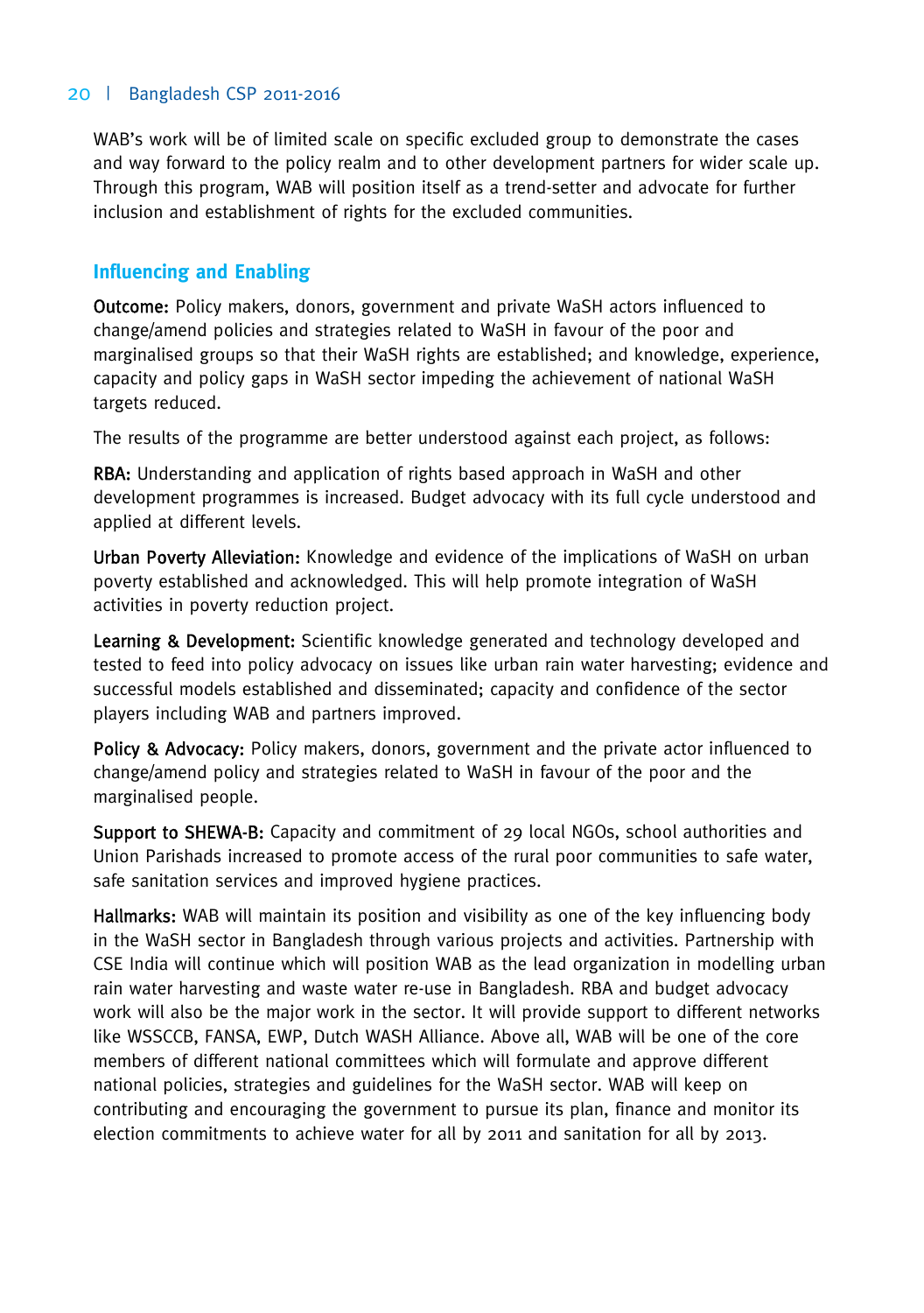# **5. Human resources**

WAB has been successful in deploying capable staff with adequate gender balance at all levels, especially at the Senior Management level. Current staff portfolio represents 33% female staff but in the SMT the representation is 66% since 4 out of 6 SMT members are female. As the program of WAB would scale up and grow in diversity  $-$  the required skills mix would change. In addition, there will be natural attrition. In the context of the above, WAB's human resource strategy has been formulated for the new CSP period based on the Global People Strategy. It is committed to creating a working environment where everyone including disabled can be successful in their roles and where staff would feel valued and motivated to deliver their best outputs which, in turn, results in maximising the impacts of the organisation. The Global People Strategy is mainly focused on to achieve the aim  $\mu$  of WaterAid's Global Strategy which underpins the achievement of other 3 aims of the Global Strategy.

In conjunction with the Global People Strategy, Employee Survey result, Retreat feedback and feedback of all staff members during the CSP development process, WAB's HR strategy would continue to enforcing all HR activities on maximising the skills and competency of its workforce along with diversity, leadership, people management skill and strengthening internal ways of working with proper communication. Its thrust will also to be recognised as an effective organisation in terms of its work system and procedures, values and culture, practice of ethical behaviour and approaches and highly efficient work force.

|                                      | <b>Global people strategy</b>                                                                                                      | <b>WAB HR operational strategy</b>                                                                                                                                                                                                                                                                                                                                                                                                                                                                   |  |  |  |
|--------------------------------------|------------------------------------------------------------------------------------------------------------------------------------|------------------------------------------------------------------------------------------------------------------------------------------------------------------------------------------------------------------------------------------------------------------------------------------------------------------------------------------------------------------------------------------------------------------------------------------------------------------------------------------------------|--|--|--|
| <b>Global people</b><br>strategy Aim | To recruit, retain and<br>develop highly skilled<br>and motivated<br>individuals to create<br>diverse and high<br>performing teams | Bring required staff on board through transparent<br>٠<br>screening and selection process. Where appropriate,<br>WAB will go for outsourcing to conduct a skills audit<br>in line with the global process<br>Embed performance management<br>٠<br>Orient staff and partners on equity and inclusion in<br>workplace on regular basis<br>Develop retention strategy for the highly potential<br>staff<br>Enhance internship and volunteer programme to<br>reaching out to more students and academia. |  |  |  |
| <b>Global people</b><br>strategy Aim | To demonstrate<br>excellence in the<br>leadership and<br>management of people                                                      | Undertake Leadership and Management<br>$\bullet$<br>Development Programme for line managers.<br>Identify potential new leaders and support their<br>$\bullet$<br>development into more senior roles.<br>Cascade similar programs for the partner NGOs at<br>$\bullet$<br>the later part of the CSP period                                                                                                                                                                                            |  |  |  |

WAB undertakes the following strategies under the 4 aims of Global People Strategy.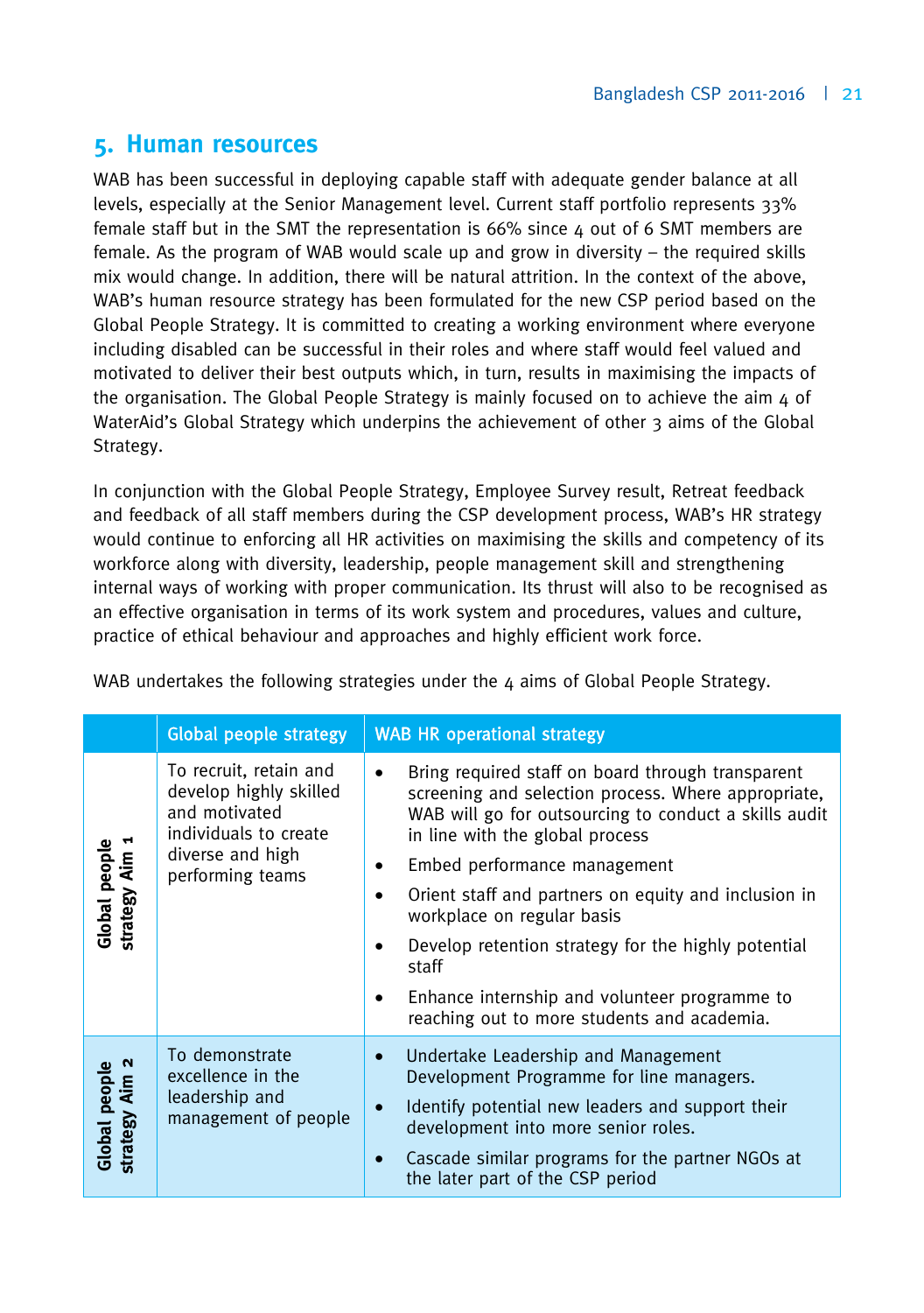|                                           | <b>Global people strategy</b>                                                                      | <b>WAB HR operational strategy</b>                                                                                                                                                                                                                                                                                                                                                                                                                                                                                            |  |  |
|-------------------------------------------|----------------------------------------------------------------------------------------------------|-------------------------------------------------------------------------------------------------------------------------------------------------------------------------------------------------------------------------------------------------------------------------------------------------------------------------------------------------------------------------------------------------------------------------------------------------------------------------------------------------------------------------------|--|--|
| m<br>Global people<br>strategy Aim        | To be recognised as a<br>global employer of<br>choice with a<br>consistent and unified<br>identity | Ensure regular review and update WAB's HR policies,<br>٠<br>procedures, Pay and Reward systems.<br>Ensure that health and safety of staff are given due<br>$\bullet$<br>importance in its organisational development<br>process. Provide Organisational Development and<br>HRD support to partners.                                                                                                                                                                                                                           |  |  |
| Aim 4<br><b>Global people</b><br>strategy | To strengthen our<br>internal ways of<br>working to create a<br>high performing<br>environment     | Improve peoples' ability to work across teams,<br>$\bullet$<br>supported by effective internal communication<br>channels and IT system<br>Create a working culture that facilitates innovation<br>where people feel encouraged to provide feedback<br>and share new ideas without fear of failure.<br>Develop Health and Security policy and plan to<br>ensure that staff's safety at work is ensured<br>Periodic employee survey to get feedback on where<br>to put more efforts to create a high performing<br>environment. |  |  |

WAB will start the CSP period with a set of long-term programs and staff. Further staff will be added as projects get on board at different points over the CSP period. WAB currently has 47 regular staff members. It is foreseen that this number would increase to 58 by 2014- 2015 depending on the size and shape of the program and availability of budget.

# **6. Financial Resources**

Essential, Desirable and Ambitious funding requirements during the CSP period is presented in the table. WAB will expand its working area beyond essential level if resources are available. in GBP and in million

|                  | $Yr-1$ | اYr-2 | $Yr-3$ | $Yr-4$ | $Yr-5$ | Total 5 years |
|------------------|--------|-------|--------|--------|--------|---------------|
| <b>Essential</b> | 4.6    | 4.7   | 4.8    | 4.4    | 4.0    | 22.5          |
| Desirable        | 5.1    | 5.3   | 5.5    | 4.9    | 4.5    | 25.3          |
| Ambitious        | 5.6    | 5.8   | 6.0    | 5.5    | 5.4    | 28.3          |

In the last CSP (2006-11) the financial resource projection was 17 million in GBP whereas 22.5 million in GBP has been proposed for the new CSP at the essential level. This is a 32% increase from the last CSP period. In the new CSP, in addition to the service delivery programmes WAB will invest resources in the challenging geographical areas which came out from the sector review such as; socially and geographically excluded groups, equity and inclusion, influencing, more focus on urban programme etc. Working in these areas would require high unit cost. WAB will also invest for research and technology development in the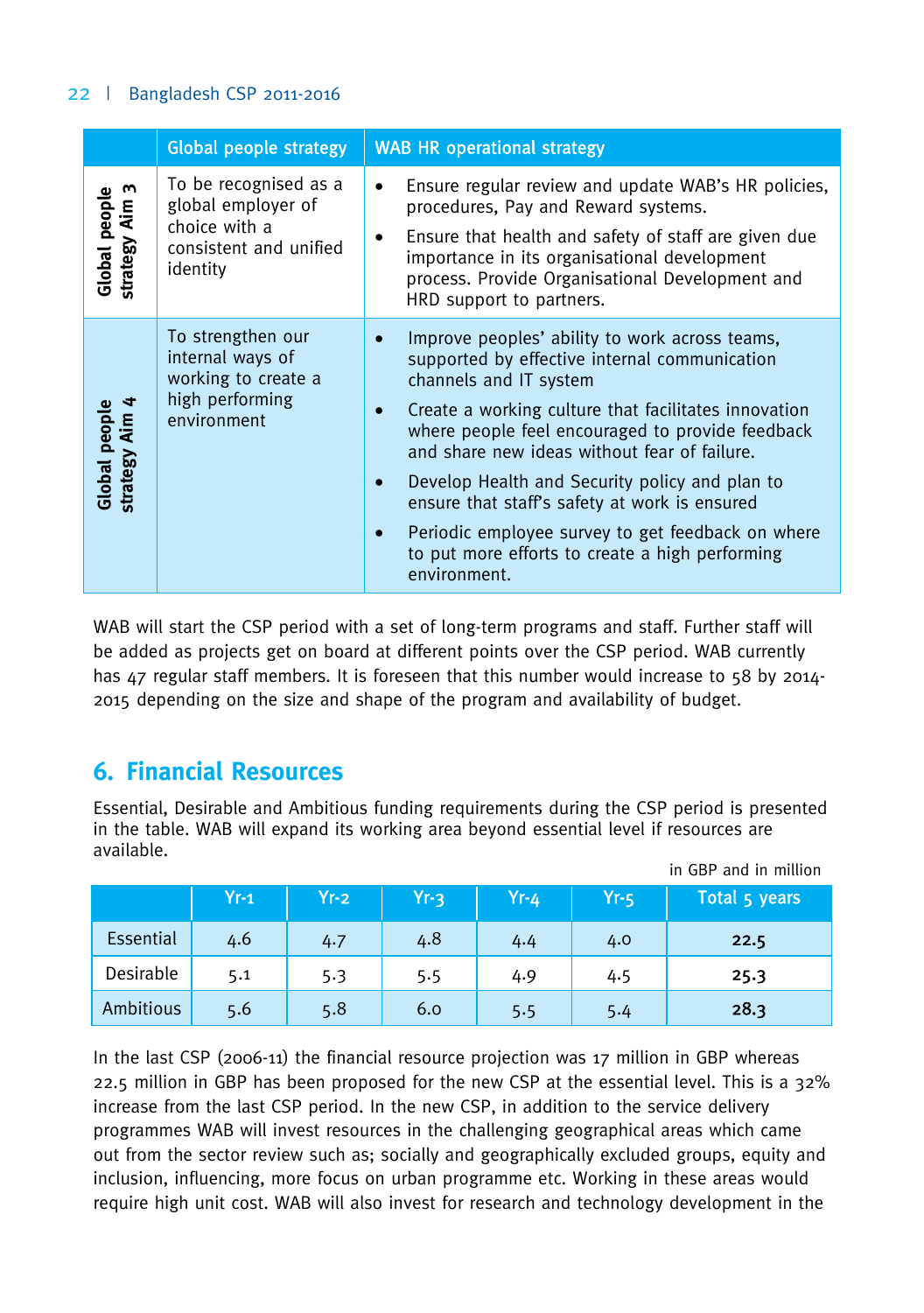new CSP period. At the same time, staff development and working environment have been planned to be improved to achieve the global aim as a 'Lead organisation'.

Validation with MPB: In the currently approved MPB, the amount for essential projection is lower (GBP 12.5m for 2011---2015) than what has been proposed in the CSP. The current MPB was developed during the global recession, and the estimates were conservative. In addition, when the MPB was developed, WAB's fundraising capacity was limited and opportunities were less explored. Now WAB has a full time Director for Resource mobilization and different opportunities have been explored. Different funding opportunities are also in the horizon. These opportunities commensurate with the program needs of the proposed CSP. We have projected resources accordingly. We will revise our MPB to make it aligned with the CSP.

Sources of funds: Out of projected GBP 22.5m we are expecting to receive 35% from grant funds and remaining from the restricted voluntary and unrestricted income. Our grant income was 84% during the period 2003-8. In 2009, it went down to 11%. In 2010, we started the year with 10% grant income; and gradually we raised our grant income to the level of 27% of the total funding projections. Most of the grants of WAB are the collective efforts of different parts of WaterAid where WAB's proactive role has been noted. This will continue and further augmented. Over the new CSP period, WAB would like to mobilize 30% of its financial resources from various restricted sources through its pro-active initiatives in collaboration with WA members and WAUK.

# **7. Monitoring and evaluation**

## **Monitoring and evaluation framework for CSP**

The Monitoring and Evaluation framework of the CSP will take an evolutionary approach. The current monitoring and evaluation (M&E) framework has been developed primarily on the country programme processes since ASEH; and then further developed recently. In the coming months, they will be further tuned and adjusted based on Counting the Users Protocol and Strategic Performance Indicators. Active participation of the PNGOs enables WAB to improve data from routine *Programme Management Information System* (PMIS) in sectors of water, sanitation, and hygiene as well as ensure that prioritised qualitative issues are captured through process and result monitoring.

The facets of M&E framework for CSP are narrated below:

#### **Performance monitoring**

WAB has made considerable progress in developing its offline-mode PMIS for strengthening planning, achievement, and statistical systems. To monitor the performance of WAB managed programmes and projects, PMIS of having four different databases deployed notably for its quantitative components towards achieving WaSH-poverty-reduction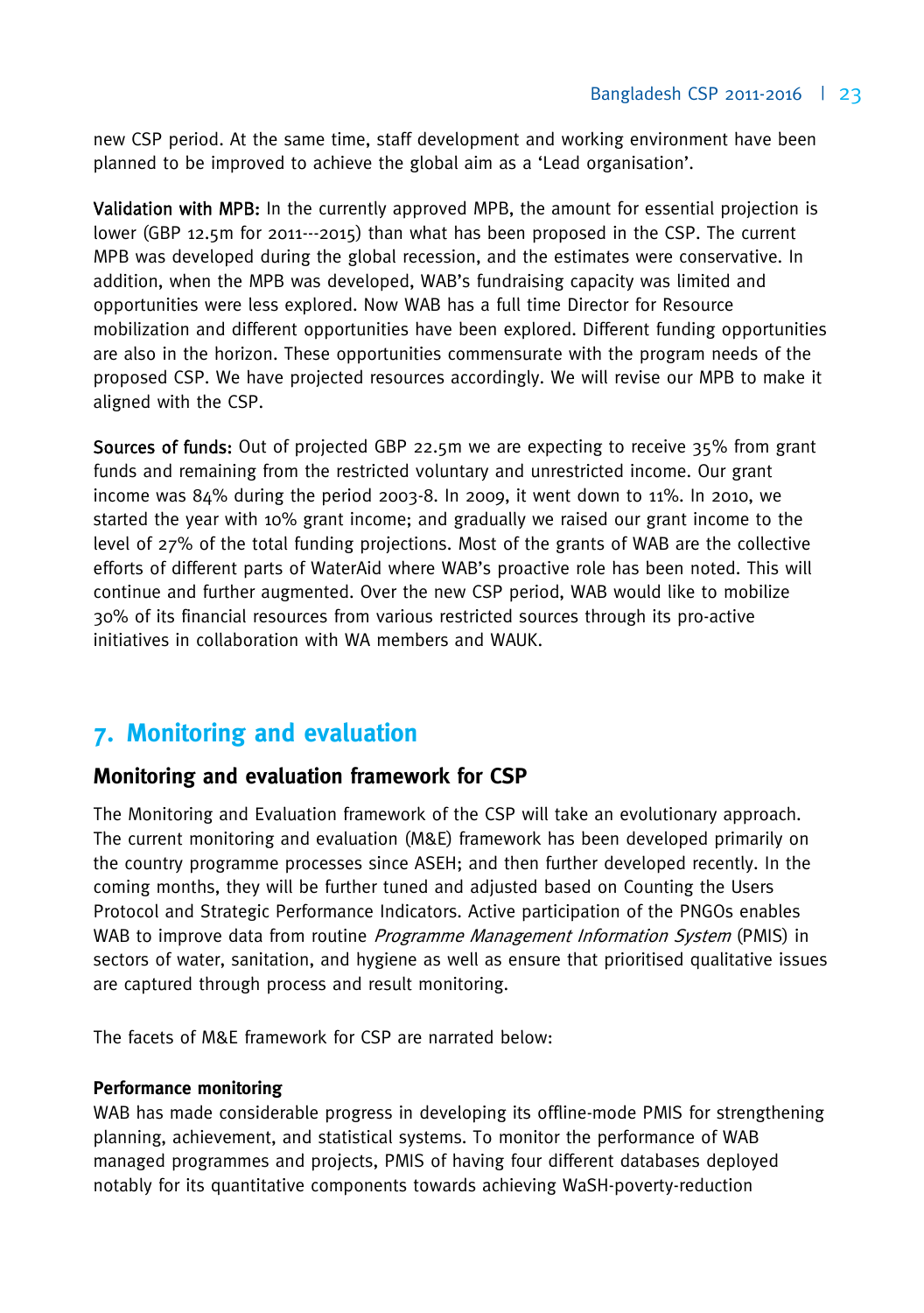outcomes. To ensure harmonisation and effectiveness, online-mode of PMIS will also be adopted soon.

#### **Process monitoring**

As part of WA commitment to improve lives of the poorest and the marginalised communities and groups, WAB developed its strategies and policy principles to implement the activities for reducing the WaSH sector gaps which will eventually benefit the poor, vulnerable and the excluded groups. The way of delivering the outputs to ensure accountability, quality, and adherence to WAB strategies and policy principles, process monitoring has been performed.

Again, WAB has been and will continue to engage in more WaSH related upstream policy dialogue at the national and region levels. At the same time, necessary steps have been taken to analyze the grassroots advocacy to feed ground scenario into high level policy dialogues. Process monitoring is, therefore, proposed through regular visits by staff to project areas in conjunction with other actors and/ or government officials, and the grassroots experience of created stakeholders by the project activities, i.e., all of the people's organisations, will be used to inform policy engagement. Field visits will infer how ground level advocacy agenda contribute the national processes as well as the impact of national processes on the ground and will make recommendations on way of prioritizing the progress.

#### **Result monitoring**

Result monitoring is being applied through participatory and traditional methods of assessment to ascertain whether desired changes have occurred or on the process of attaining its outcomes and/ or impacts as a result of programme interventions. Looking back studies, counting users of water and sanitation and so on are the scope of this type of monitoring along with some selected tools as a regular intervention to depict the scenario on changed indicators.

#### **Evaluation and impact assessment**

WAB will learn from the execution of the CSP continuously and will seek, through evaluations, to document formally its experiences in delivering on the CSP. To assess the CSP impact, however, the following procedure will be followed:

One mid-term review will be conducted halfway through of its implementation process.

One high level impact assessment will also be conducted focusing on pertinent aspects of the country strategy's relevance, effectiveness and sustainability to delineate next course of action.

One final evaluation will be conducted during the later part of the CSP.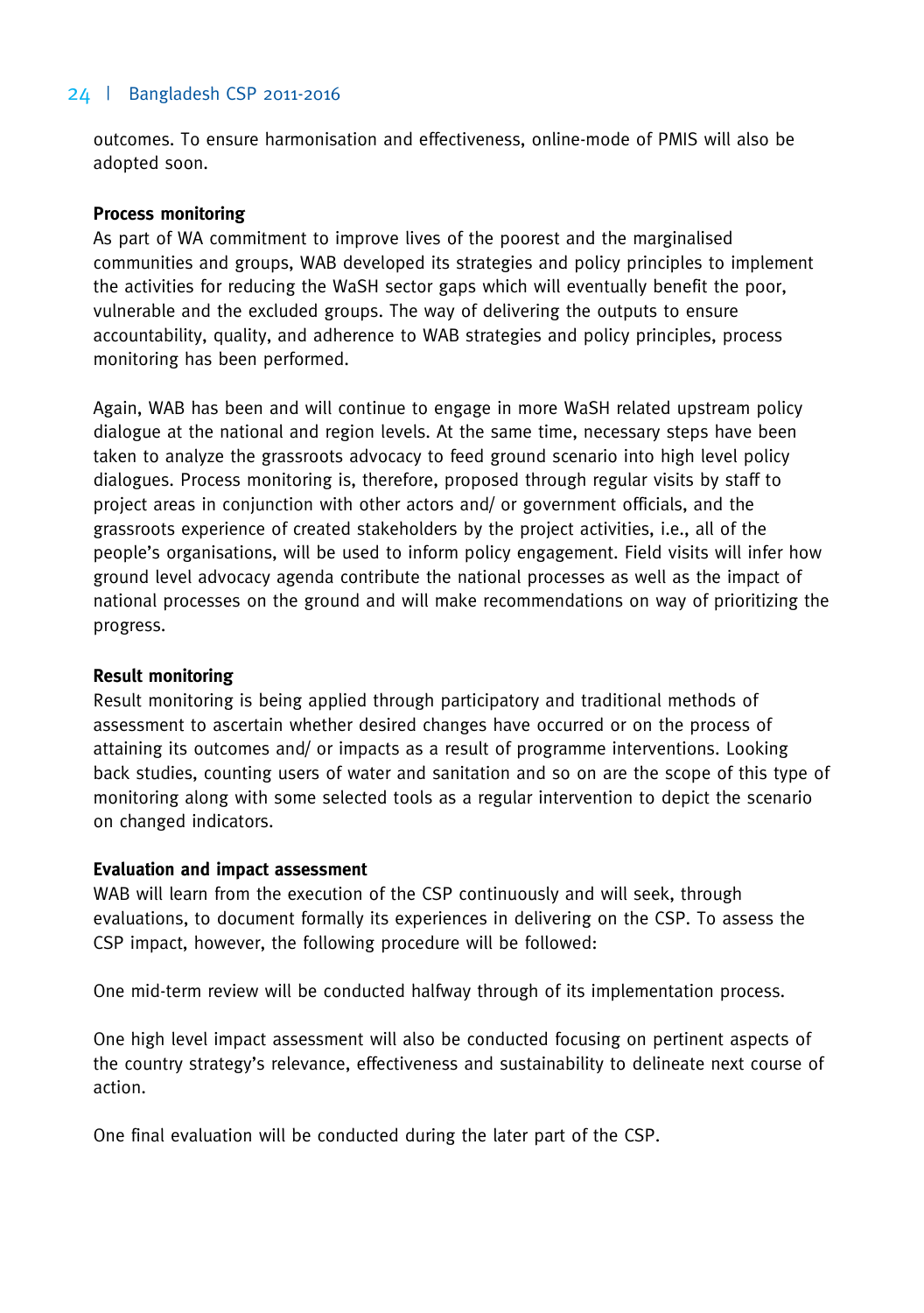# Bangladesh CSP 2011-2016 | 25

| <b>Sector</b> | <b>Financial Year</b>   | Number of people get access as<br>a result of our direct work | <b>Number of people</b><br>get access as a<br>result of our<br>influencing activities |           |  |
|---------------|-------------------------|---------------------------------------------------------------|---------------------------------------------------------------------------------------|-----------|--|
|               |                         | <b>Essential</b><br><b>Desirable</b>                          |                                                                                       |           |  |
| <b>Water</b>  | April 2011 - March 2012 | 201,497                                                       | 220,210                                                                               | 112,000   |  |
|               | April 2012 - March 2013 | 251,591                                                       | 270,600                                                                               | 195,800   |  |
|               | April 2013 - March 2014 | 226,408                                                       | 257,007                                                                               | 204,500   |  |
|               | April 2014 - March 2015 | 242,377                                                       | 353,139                                                                               | 231,500   |  |
|               | April 2015 - March 2016 | 261,960                                                       | 387,607                                                                               | 201,500   |  |
|               | <b>Total</b>            | 1,183,833                                                     | 1,488,563                                                                             | 945,300   |  |
| Sanitation    | April 2011 - March 2012 | 966,768                                                       | 992,120                                                                               | 503,900   |  |
|               | April 2012 - March 2013 | 579,001                                                       | 608,824                                                                               | 668,000   |  |
|               | April 2013 - March 2014 | 447,220                                                       | 491,101                                                                               | 548,750   |  |
|               | April 2014 - March 2015 | 344,667                                                       | 506,025                                                                               | 563,750   |  |
|               | April 2015 - March 2016 | 441,949                                                       | 625,994                                                                               | 536,750   |  |
|               | <b>Total</b>            | 2,779,605                                                     | 3,224,064                                                                             | 3,147,150 |  |
| Hygiene       | April 2011 - March 2012 | 510,715                                                       | 548,947                                                                               | 1,139,400 |  |
|               | April 2012 - March 2013 | 688,927                                                       | 727,186                                                                               | 338,000   |  |
|               | April 2013 - March 2014 | 614,452                                                       | 681,906                                                                               | 53,000    |  |
|               | April 2014 - March 2015 | 459,113                                                       | 683,194                                                                               | 59,000    |  |
|               | April 2015 - March 2016 | 492,155                                                       | 677,525                                                                               | 32,000    |  |
|               | <b>Total</b>            | 2,765,362                                                     | 3,318,758                                                                             | 1,674,000 |  |